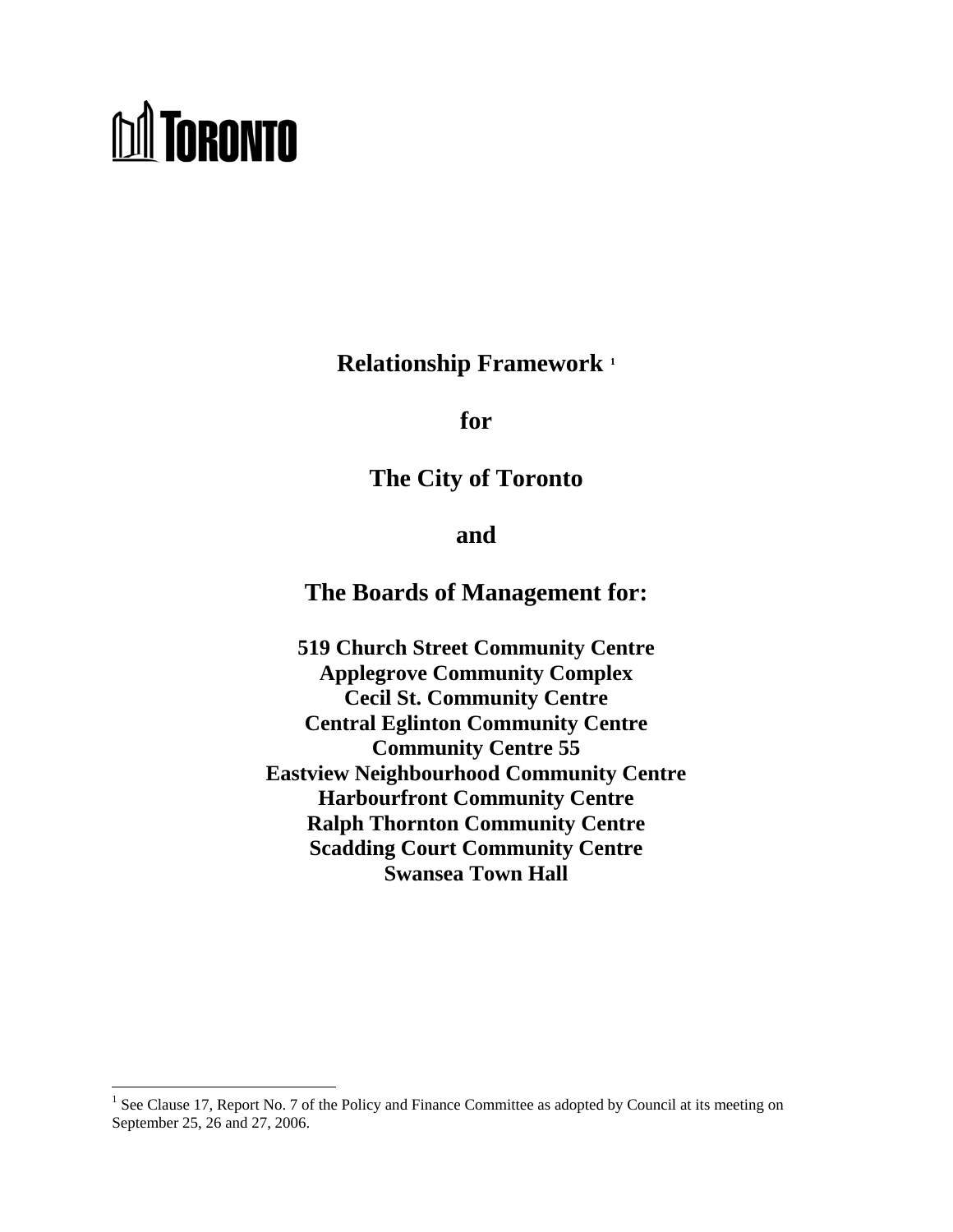# **TABLE OF CONTENTS**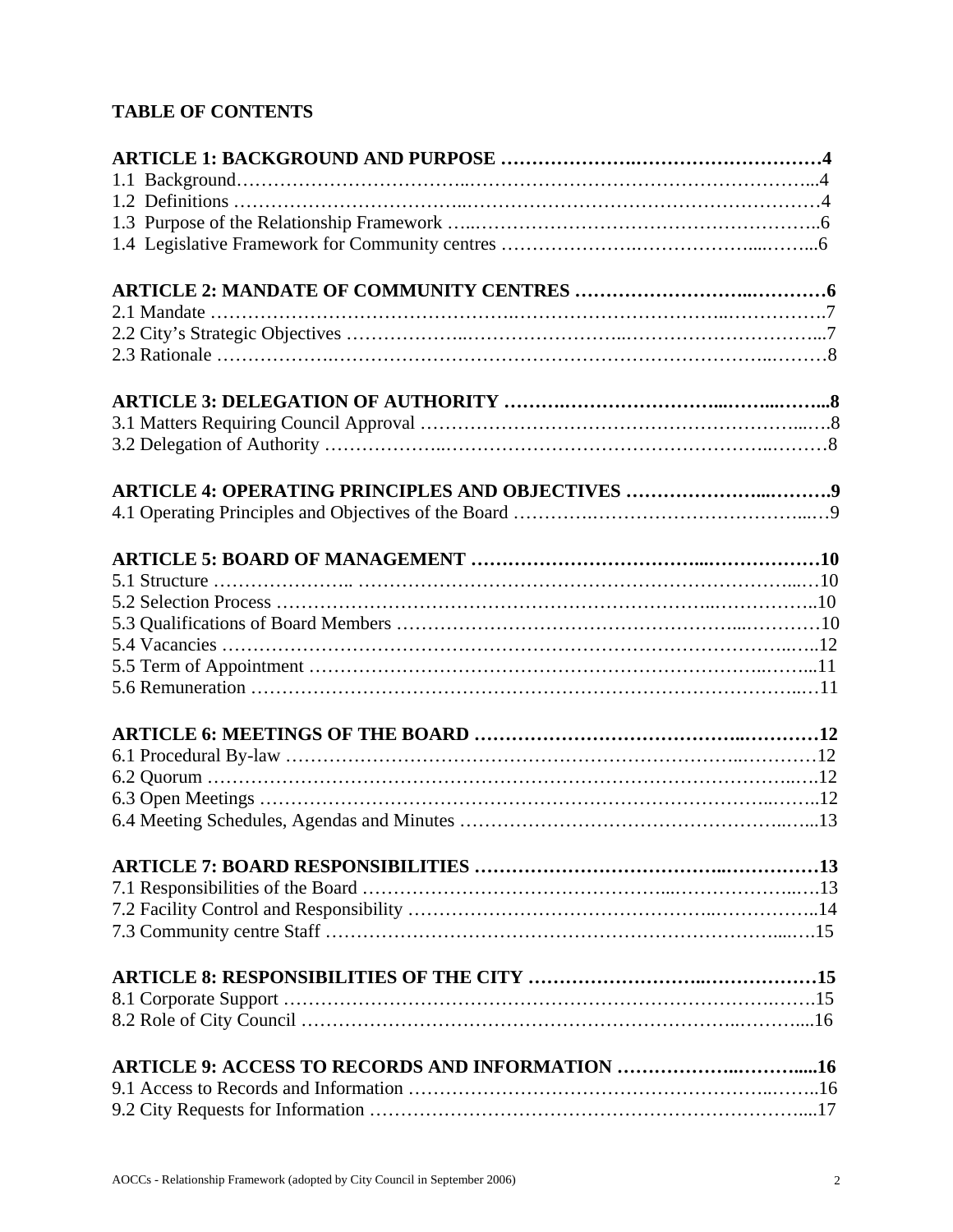| SCHEDULE 1-519 CHURCH STREET COMMUNITY CENTRE 24       |  |
|--------------------------------------------------------|--|
|                                                        |  |
|                                                        |  |
| SCHEDULE 4 - CENTRAL EGLINTON COMMUNITY CENTRE 27      |  |
|                                                        |  |
| SCHEDULE 6 - EASTVIEW NEIGHBOURHOOD COMMUNITY CENTRE29 |  |
|                                                        |  |
| SCHEDULE 8 - RALPH THORNTON COMMUNITY CENTRE 31        |  |
| SCHEDULE 9 - SCADDING COURT COMMUNITY CENTRE 32        |  |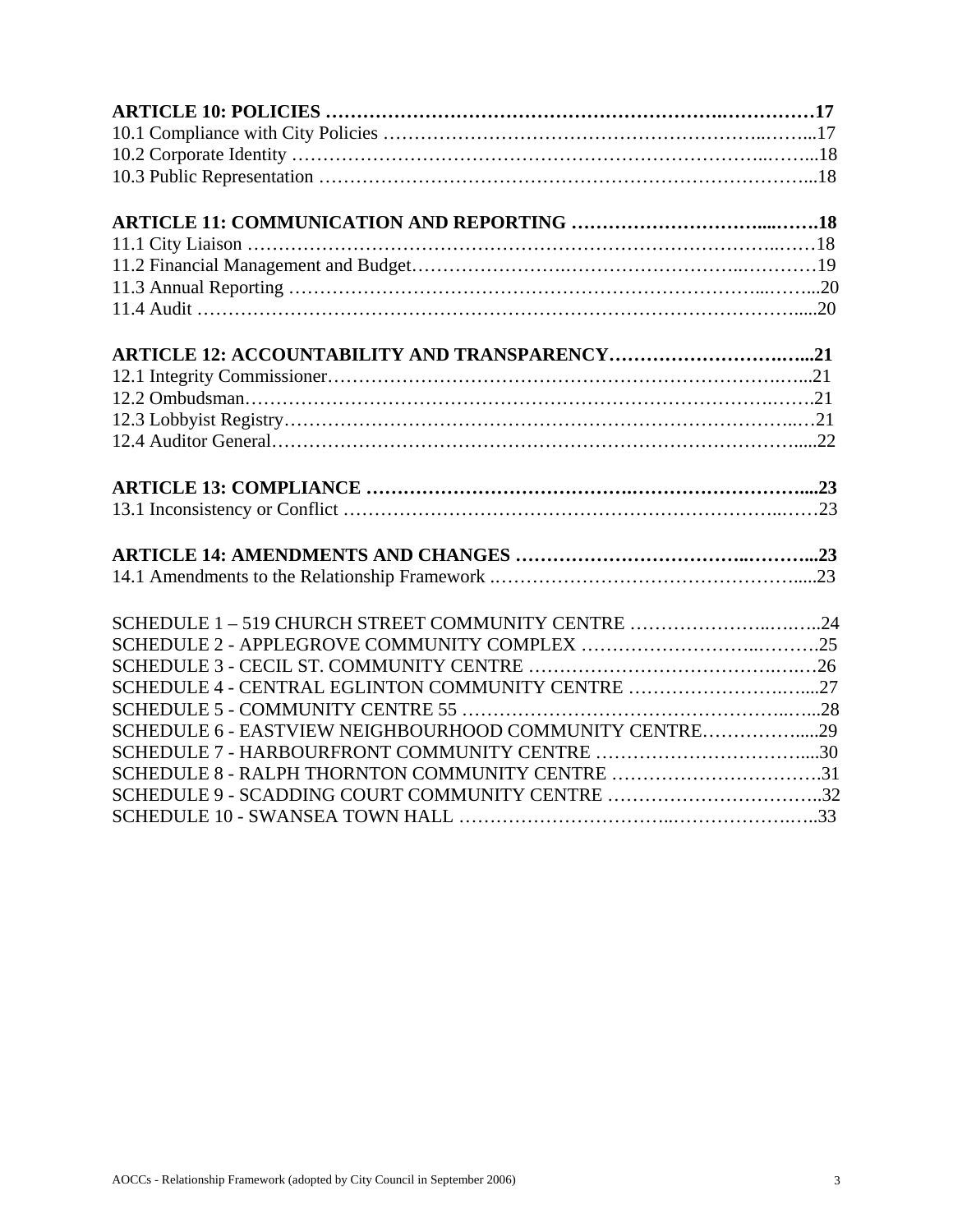## **ARTICLE 1 BACKGROUND AND PURPOSE**

## **1.1 Background**

The Association of Community Centres (AOCCs) is comprised of ten multi-purpose Board-run facilities providing a broad range of community, recreation, and social service programs to residents in the local community. The community centres and their Boards were established through community plans and community decision-making processes that recommended to Council the community centre Board model as the most appropriate model to meet the needs of the local community. The community centres provide community development initiatives that build capacity in the community by providing resources and tools for people to help themselves. Services and program delivery are based in local initiatives and volunteerism and are funded primarily through a variety of government, foundation and fundraising sources.

The City supports these local efforts by providing facilities and core administrative funding. Community centre staff are City employees who report to a Board of Management nominated by the community they serve and appointed by Council. The governance model is a hybrid. The core administration activities are treated like a City Board and the program component is treated like an independent not-for-profit community-based organization as the latter is eligible to apply for City grants like other not-for-profit organizations. AOCC Boards are local boards and are subject to many of the same requirements as other City boards, recognizing that the program component is primarily the responsibility of the local community.

Although the AOCC is not a formal association, the Boards share many common features with similar relationships to the City as reflected in Chapter 24, Community Centres. This Relationship Framework is structured to describe commonalties of the group of AOCCs and features distinct to individual community centres are detailed in schedules attached to this document.

## **1.2 Definitions**

In this document, the following terms have the meanings set out below:

"annual general meeting" means a Board's annual meeting with community members in the primary catchment area and, if applicable, other categories of members;

"applicable law" means any statute and the regulations orders and by-laws enacted under the statute and any other requirements of public authorities that apply to a Community centre or its Board, or both;

"Auditor" means the external attest auditor who is appointed by the Auditor General to annually audit the accounts, transactions, and financial statements of the Community centres;

"Auditor General" means the City's Auditor General or his or her designate;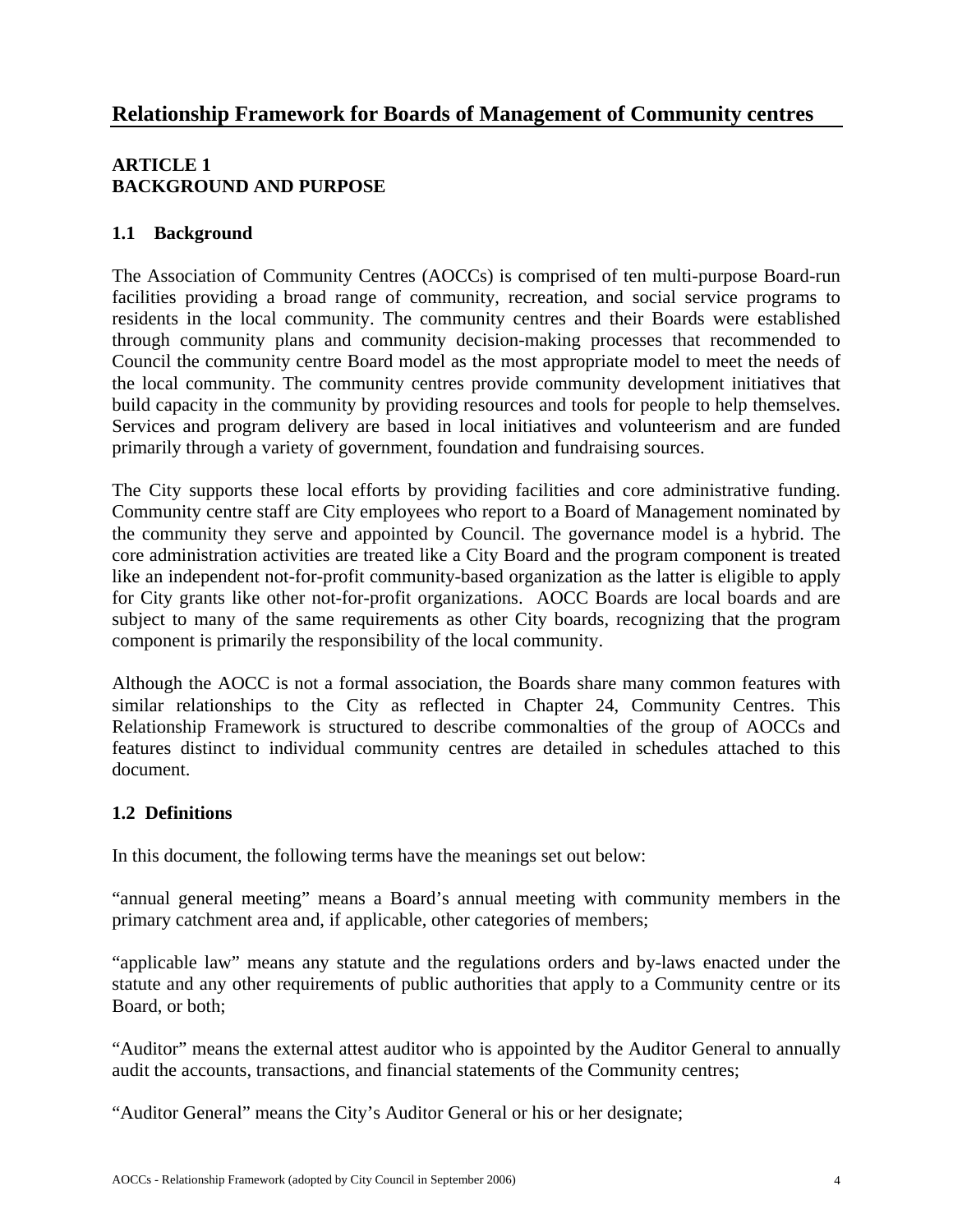"Board" means the board of management for a community centre;

"board member" means a person appointed by Council as a member of a Board of Management;

"capital work" means building repairs or improvements of more than \$50,000 in accordance with the City's capital budget submission guidelines and instructions as amended from time to time;

"catchment area" means the primary geographic catchment area of the community centre as defined in the community centre's governing documents;

"Chapter 24" means Chapter 24, Community Centres, in the City of Toronto Municipal Code, as amended or replaced from time to time;

"Chief Corporate Officer**"** means the City's Chief Corporate Officer or the person designated to act in that capacity from time to time, or his or her designate;

"Chief Financial Officer" means the City's Deputy City Manager and Chief Financial Officer or the person designated to act in that capacity from time to time, or his or her delegate;

"City" means the City of Toronto;

"City liaison" means the City official appointment by the Deputy City Manager from the unit of the City responsible for community grants administration;

"*City of Toronto Act*" means the *City of Toronto Act, 2006* as amended from time to time;

"City Manager" means the City Manager of the City of Toronto or the person designated to act in that capacity from time to time, or his or her delegate;

"community centre" means a multi-purpose Board-run facility providing a broad range of community, recreation, and social service programs to residents in the local community;

"community designate**"** means a person nominated for Council's consideration for appointment to the Board by designated community organizations or associations under Chapter 24 and as set out in the attached schedules;

"community member" means a resident in the catchment area who has taken out a membership in the community centre and is eligible to vote at the annual general meeting, and "community membership" has a corresponding meaning;

"Council" means the Council of the City of Toronto;

"financial statements" means, for any particular period, comprehensive financial statements consisting of not less than a statement of revenues and expenditures, and such other statements, reports, notes and information required by, and prepared in accordance with, generally accepted accounting principles for Canadian municipalities;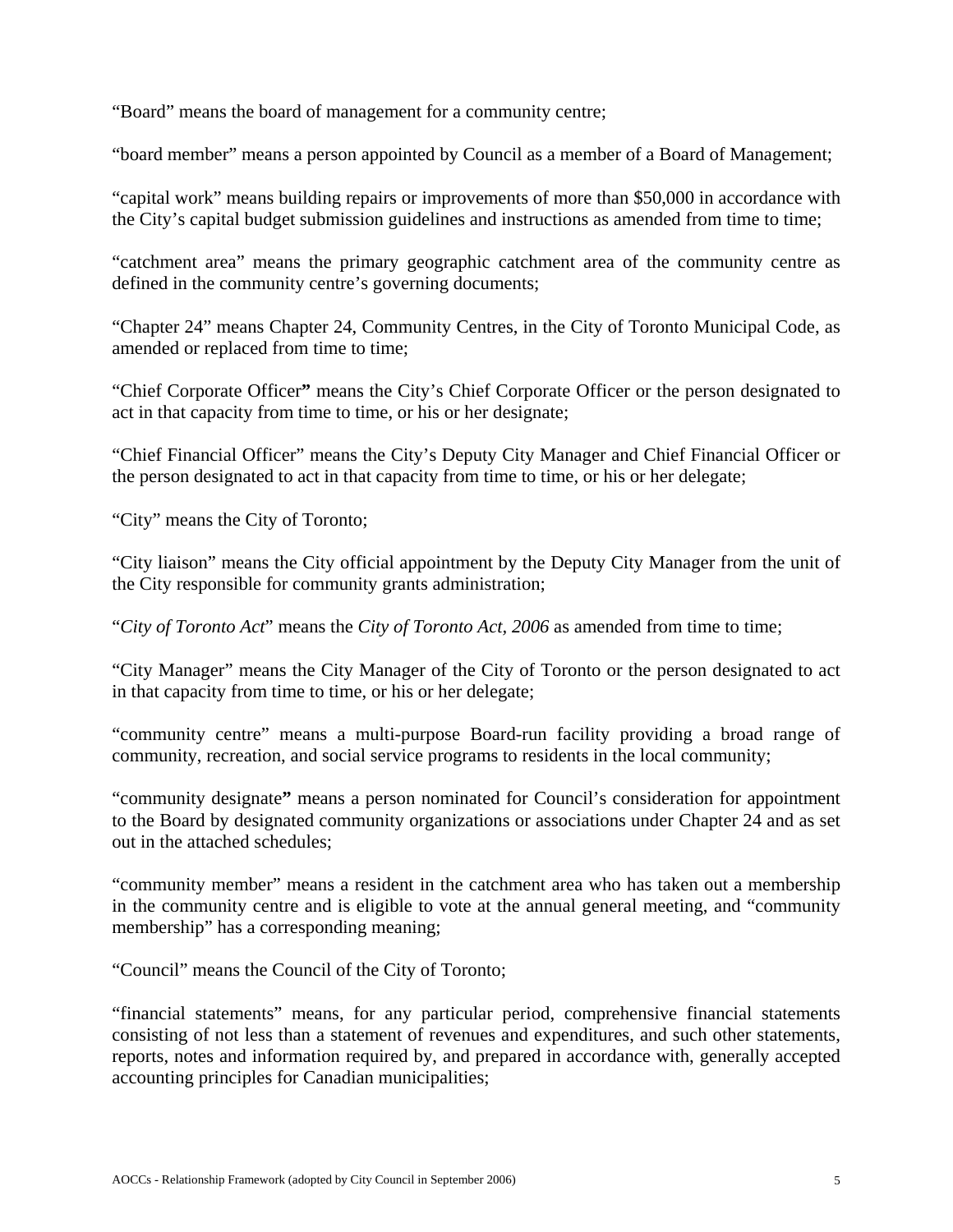"governing documents" means the internal constitution and by-laws of a community centre and it's Board that sets out the framework, purpose and specific procedures for the Community centre's functioning;

"local board in the *City of Toronto Act*" means a city board, transportation commission, public library board, board of health, police services board, planning board, or any other board, commission, committee, body or local authority established or exercising any power under any Act with respect to the affairs or purposes of one or more municipalities, excluding a school board and a conservation authority;

"local board (restricted definition) in the *City of Toronto Act*" means a local board other than,

- (a) a society as defined in subsection 3 (1) of the *Child and Family Services Act*,
- (b) a board of health as defined in subsection 1 (1) of the *Health Protection and Promotion Act*,
- (c) a committee of management established under the *Homes for the Aged and Rest Homes Act*,
- (d) a police services board established under the *Police Services Act*,
- (e) a board as defined in section 1 of the *Public Libraries Act*,
- (f) a corporation established in accordance with section 148,
- (g) such other local boards as may be prescribed;

"*Municipal Act*" means *Municipal Act, 2001*, as amended from time to time;

"Municipal Code" means The City of Toronto Municipal Code, as amended or replaced from time to time;

"record" means information however recorded or stored, whether in printed form, on film, by electronic means or otherwise, and includes documents, financial statements, minutes, accounts, correspondence, memoranda, plans, maps, drawings, photographs and films; and

"ward councillor" means the member of Council for the ward in which the community centre is located.

#### **1.3 Purpose of the Relationship Framework**

The purpose of the Relationship Framework is to:

- 1.3.1 recognize the Board's authority to manage the business and affairs of the community centre in accordance with this relationship framework and Chapter 24;
- 1.3.2 set out the conditions that promote an effective and collaborative relationship between the City and the Boards;
- 1.3.3 identify the types and levels of support provided by the City to the Boards and responsibilities and obligations of the Boards;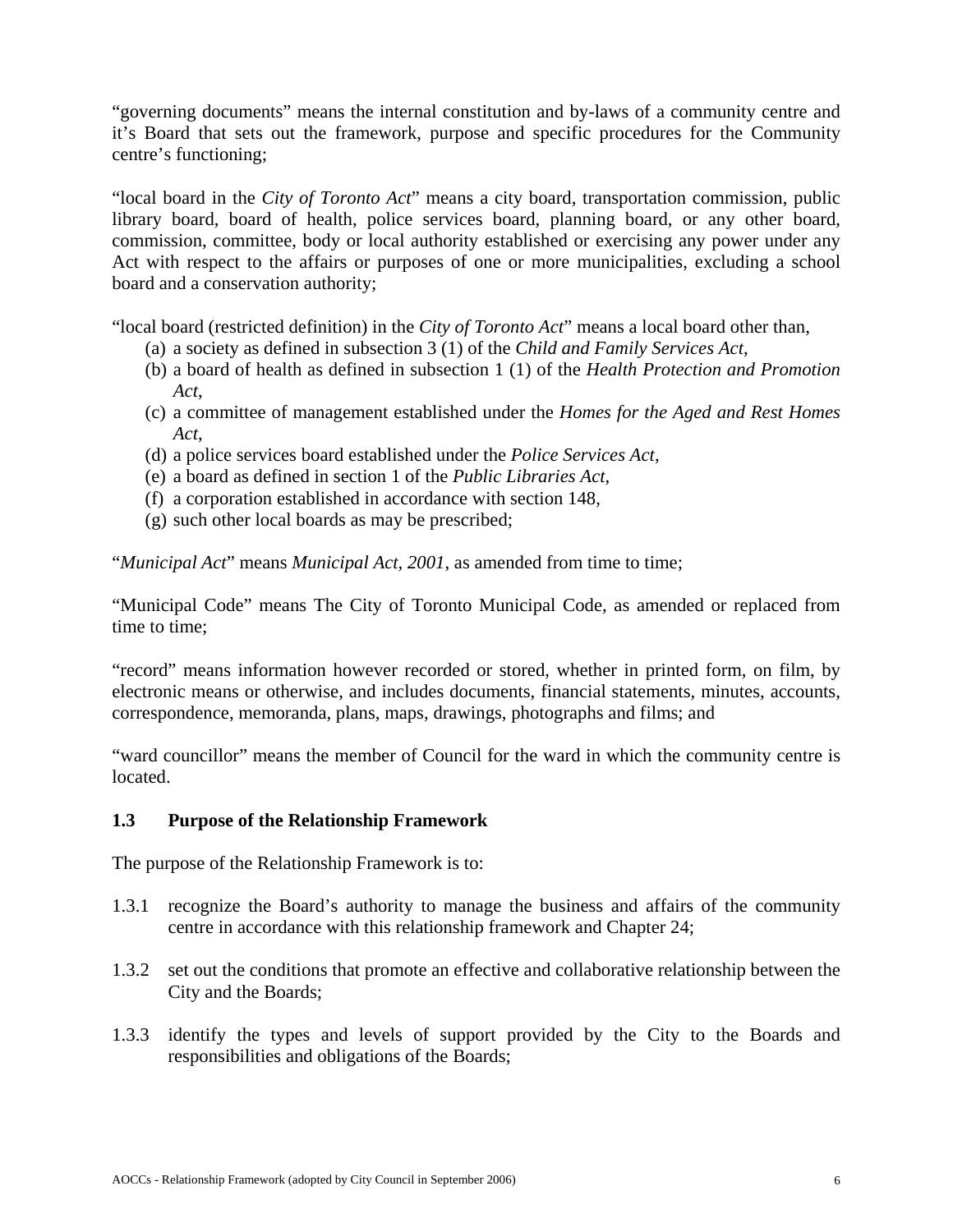- 1.3.4 inform the Board, City staff, stakeholders and the residents of Toronto regarding Council's direction on matters such as governance, applicable City rules and policies, reporting requirements and accountability;
- 1.3.5 articulate Council's delegation of authority, expectations and requirements for the Boards; and
- 1.3.6 combine and update information from a variety of sources into one document including the 1982 Final Report – Community Task Force on Neighbourhoods Social and Recreational Services, the Governance Review of the Association of Community centres adopted by Council in April 2003, the Municipal Code and applicable provincial legislation.

## **1.4 Legislative Framework for Community centres**

- 1.4.1 The Boards of the community centres are city boards (local boards) established or continued under sections 7, 8 and 141 of the *City of Toronto Act* which permit the City to appoint a city board to manage a facility and provide for its administration. The ten community centres are listed below with distinct features detailed in the attached schedules:
	- (a) 519 Church Street Community Centre Schedule 1;
	- (b) Applegrove Community Complex Schedule 2;
	- (c) Cecil St. Community Centre Schedule 3;
	- (d) Central Eglinton Community Centre Schedule 4;
	- (e) Community Centre 55 Schedule 5;
	- (f) Eastview Neighbourhood Community Centre Schedule 6;
	- (g) Harbourfront Community Centre Schedule 7;
	- (h) Ralph Thornton Community Centre Schedule 8;
	- (i) Scadding Court Community Centre Schedule 9; and
	- (j) Swansea Town Hall Schedule 10.
- 1.4.2 The City's delegation of authority to the community centres for the management of lands and buildings is found in Chapter 24.
- 1.4.3 Under the City's classification of agencies, boards and commissions, the Boards are Program Operating Boards aligned with the City's Social Development, Finance and Administration Division.

# **ARTICLE 2 MANDATE OF COMMUNITY CENTRES**

#### **2.1 Mandate of Community centres**

The general mandate of community centres operated through the Boards is:

(a) to provide a broad range of community, social, educational and recreational services and programs;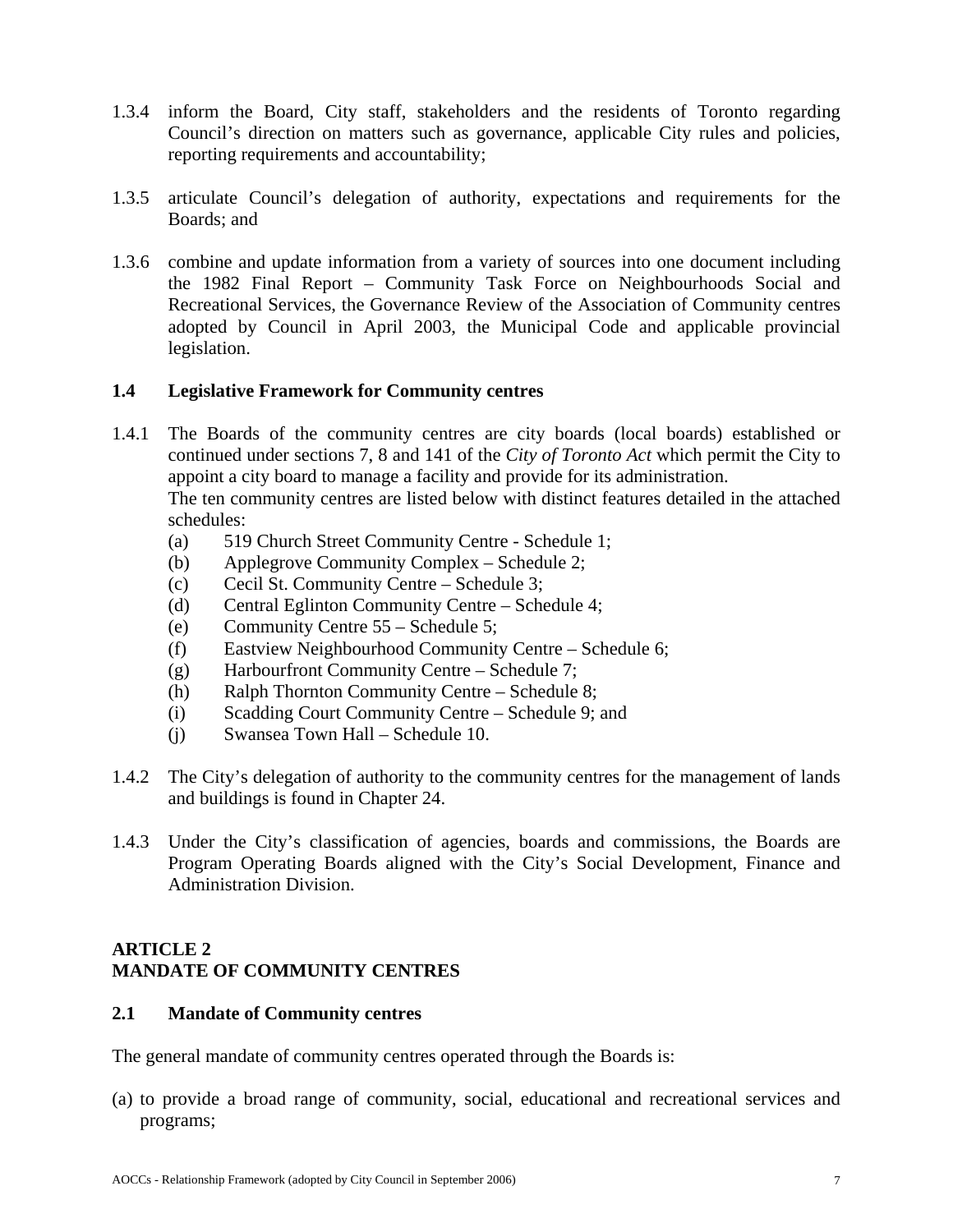- (b) to support community capacity building and community development through programs, volunteerism and community engagement;
- (c) to be responsive to the community through identifying evolving community, social, educational and recreational needs and developing ways of meeting them;
- (d) to support community participation, through membership and the election of Board nominees, to direct and control the administration and programming at the community centre; and
- (e) to work in partnership with community organizations, local businesses, community groups and community members to provide accessible services that improve community well being.

The above mandate for community centres is general only and may not apply equally to all Community centres.

## **2.2 City's Strategic Objectives**

The City recognizes the importance of social, recreational and community programs as essential to the well being and quality of life of its citizens and communities. In 2001 when Council adopted the Social Development Strategy for the City, Council recognized the important contribution of community programs towards enhancing social equity, social well being and citizen engagement.

The City directly provides social, recreational and community programming and indirectly through the provision of funding and other support mechanisms to community-based organizations. The AOCC model is a hybrid governance model. The City supports the AOCC model by providing a facility and core administrative funding.

#### **2.3 Rationale for the Boards of Management Providing the Service**

The City's rationale for having the Board provide the service, as opposed to the City providing the service directly is:

- (a) to ensure a mixed delivery system in the provision of social and recreational services in which both the City and community based agencies are responsible for delivering programs and services;
- (b) to foster community and volunteer participation in the design and delivery of local programs and services;
- (c) to provide programs and services that are responsive to and reflective of the unique needs of local communities or a common interest group in the broader community by having community members make decisions about what programs to provide;
- (d) to strengthen communities by supporting capacity building, civic engagement and participation at the neighbourhood level;
- (e) to engage the voluntary sector which increases their overall resources base, provides access to a broad range of skills and expertise within their volunteer membership and supports participation in community programming;
- (f) to ensure community access to publicly owned facilities for meeting use and social, recreational, cultural and educational purposes for priorities as set by the community itself; and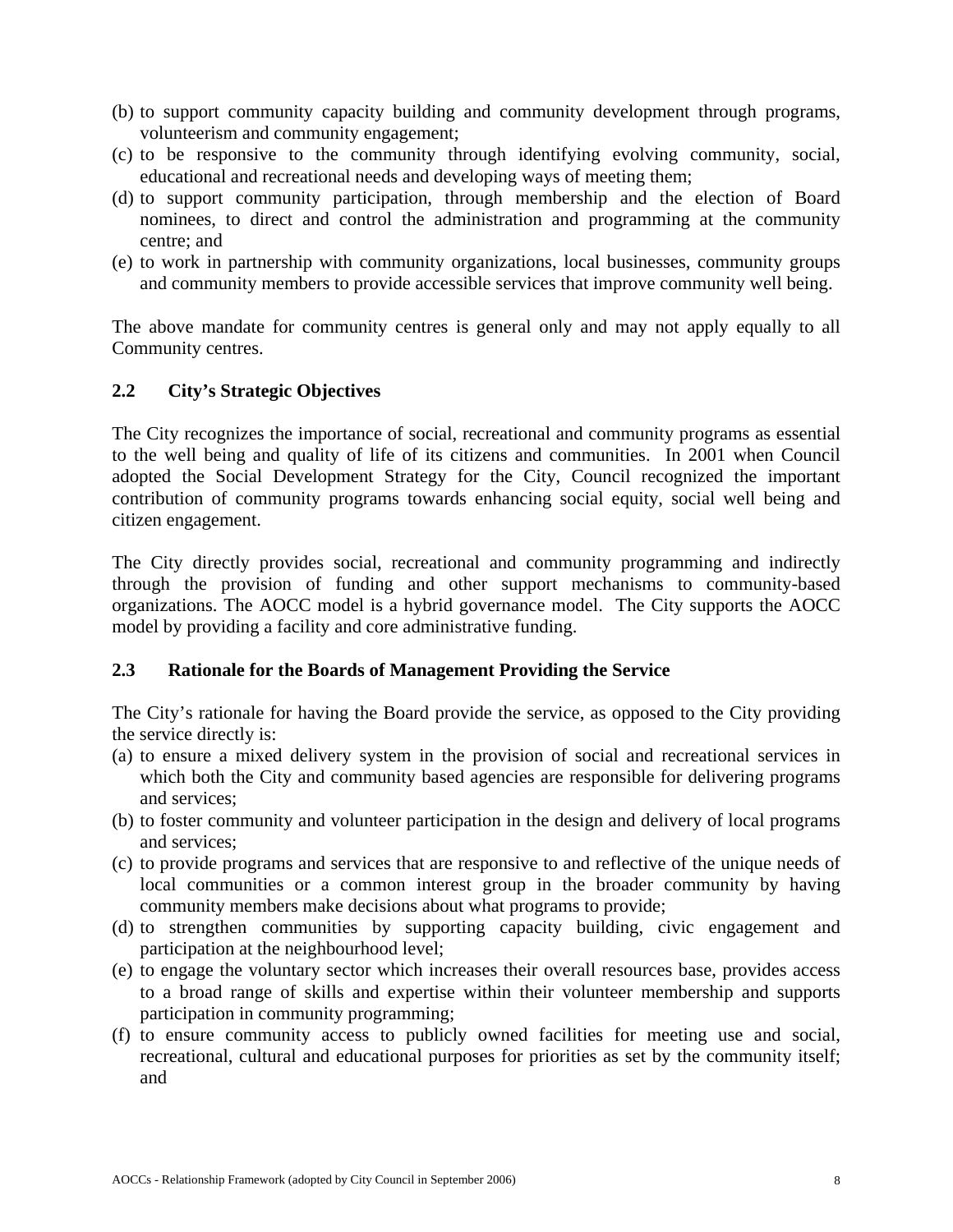(g) to leverage funding from a variety of alternative funding sources that enable community centres to develop programs and services to meet emerging needs in their local community or catchment area or both.

# **ARTICLE 3 DELEGATION OF AUTHORITY**

## **3 .1 Matters Requiring Council Approval**

The following matters require approval from Council:

- (a) The appointment of board members;
- (b) The annual administrative budget and global budget estimates;
- (c) Allocations for capital repairs, currently included in the Facilities and Real Estate Capital Budget;
- (d) The audited annual financial statements of the community centres;
- (e) Collective Agreements;
- (f) A records retention by-law or specific Council approval to destroy records;
- (g) The establishment of new community centres and the cessation of existing community centres; and
- (h) Contracting out the overall operation or a significant portion of the operation of the community centre to a third party.

## **3.2 Matters Delegated to Boards**

The following matters have been delegated to the Boards in accordance with the provisions of the Relationship Framework:

- (a) The management, operation and maintenance of the community centre;
- (b) The development, funding, management and operation of community centre programs;
- (c) Expenditures and management of administrative funds in accordance with the Council approved budget and where applicable the City's financial policies;
- (d) The development of strategic business plans for the community centre; and
- (e) The setting of fees and charges for use of community centre space and programs.

## **ARTICLE 4 OPERATING PRINCIPLES AND OBJECTIVES**

## **4.1 Operating Principles and Objectives of the Board**

4.1.1 The Board will operate in compliance with all applicable law. Applicable law includes, but not limited to: the *City of Toronto Act,* the *Municipal Act*; the *Municipal Conflict of Interest Act;* the *Occupational Health and Safety Act*; the *Workplace Safety and Insurance Act;* the (Ontario) *Human Rights Code*; the Municipal Code; tax legislation and regulations; and the community centre's governing documents.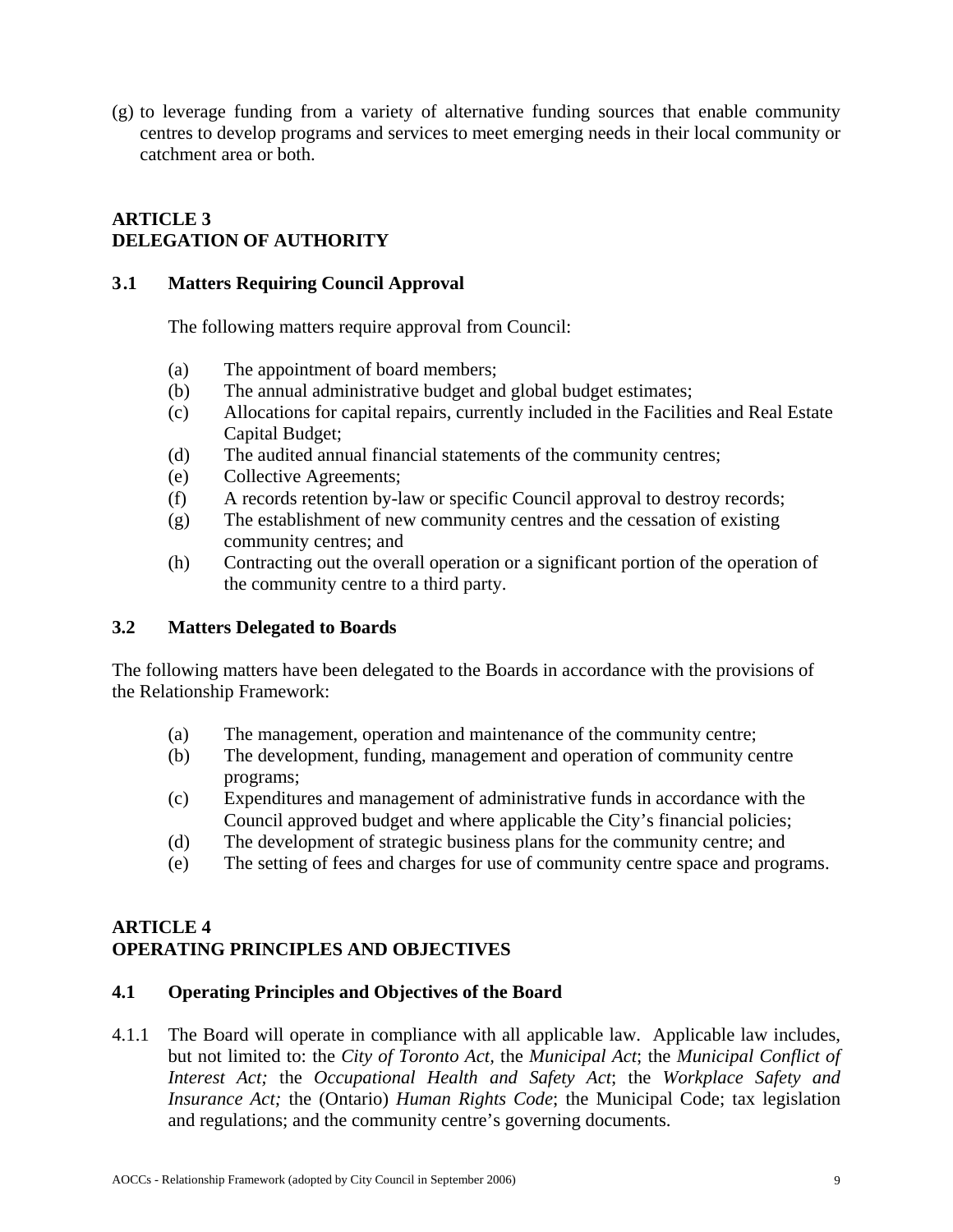- 4.1.2 The Board will operate in a manner consistent with the City's Social Development Strategy and Strategic Plan.
- 4.1.3 The Board will manage the community centre in a fiscally responsible manner and in accordance with the administration and capital budgets as approved by Council. The Board shall at all times endeavour to manage and control the premises in a reasonable and efficient manner, in accordance with standard good business practice.
- 4.1.4 The Board will operate in a manner that is responsive to the community in which the community centre is located.
- 4.1.5 For membership purposes of the community centre, the Board will establish a catchment area that is geographically defined and locally based. The membership defined by the catchment area is eligible to elect candidates to be recommended to Community Council and Council for appointment to the Board; and may be subject to additional membership requirements set by the Board.
- 4.1.6 The Board may establish other types of membership including criteria and voting eligibility but only residents in the catchment area are eligible to elect candidates to be recommended to Community Council and Council for appointment to the Board.
- 4.1.7 The catchment area must be contained in the community centre's governing documents and be on file with the City Manager's Office. The catchment area for community centres does not preclude community centres from delivering specific programs and services that may be Citywide or outside the catchment area.
- 4.1.8 Changes to a community centre's catchment area must be based on a review of community needs and include a financial analysis identifying any financial impacts on the administrative funding of the community centre. Changes to the catchment area require approval by the community centre's membership and approval of the City Manager.
- 4.1.9 The City Manager is required to report on major proposed changes to the catchment area or changes to the catchment area that will have material financial impacts on the administrative funding of the community centre to Council. A change in catchment area resulting in a 10 percent increase or decrease in the catchment population will require Council approval.
- 4.1.10 The Board will establish provisions for the participation of neighbourhood residents in the community centre's programs and services including participation in program development, strategic planning and goal setting for the community centre.
- 4.1.11 The Board will develop and provide information on the services, programs, policies and finances of the community centre to neighbourhood and community residents, Council, and other relevant stakeholders. The Board will work with the City liaison to establish minimum information requirements.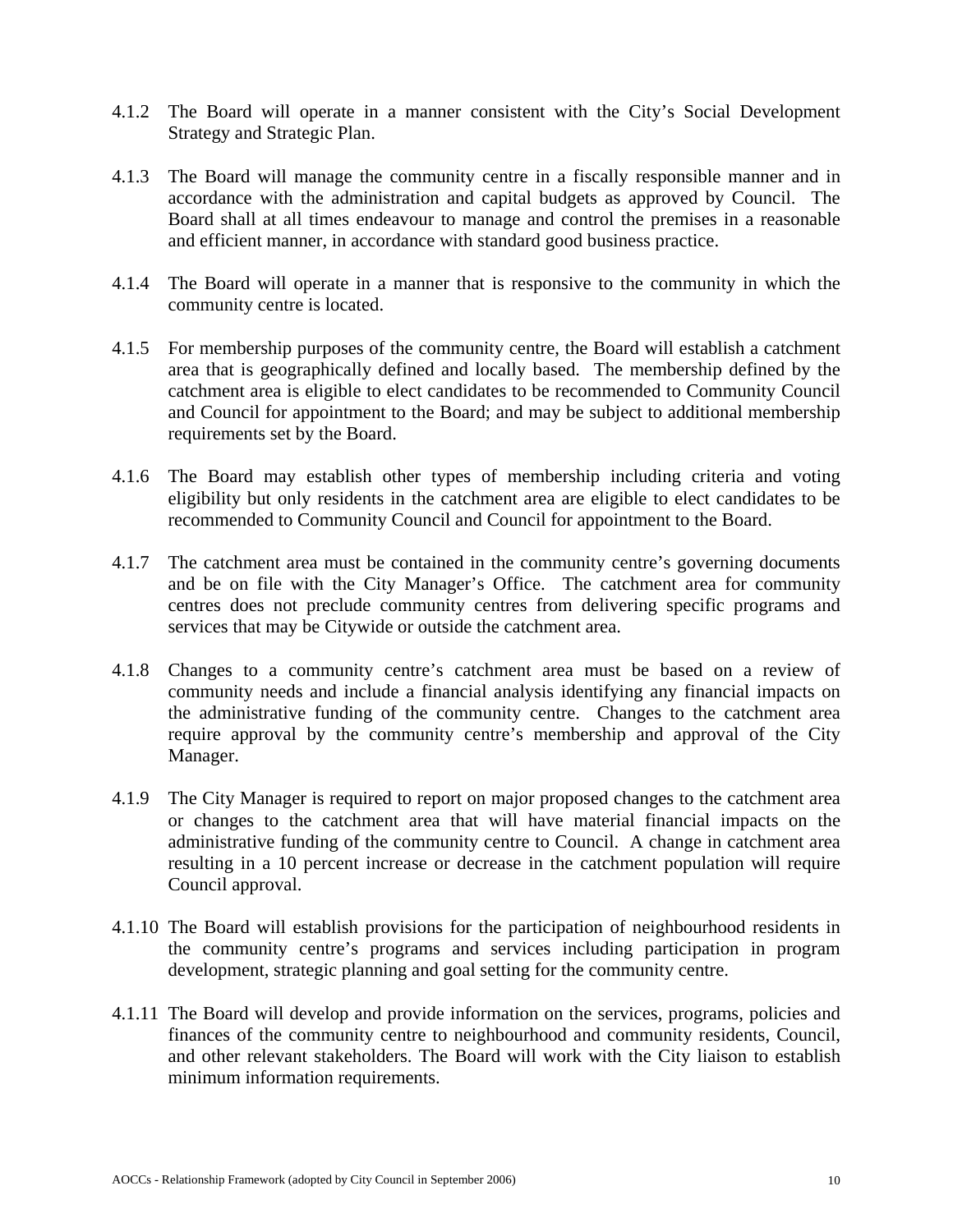- 4.1.12 The Board will promote the role, value and contribution of volunteers and the community and reflect this philosophy in its mission, programs and services of the community centre.
- 4.1.13 The Board will embrace and promote the value of diversity in its day to day business including employee, volunteer and board recruitment practices, program and policy development, and community engagement.

# **ARTICLE 5 BOARD OF MANAGEMENT**

#### **5.1 Structure of the Boards of Management**

- 5.1.1 Council appoints all members of the Board on the recommendations of the Community Council in which the community centre is geographically located.
- 5.1.2 The number of board members for each community centre, including members of Council, is set out in Chapter 24 and reflected in the schedules attached to this document.
- 5.1.3 All members of the Boards serve at the pleasure of Council, as is the case with other City agencies, boards and commissions.

## **5.2 Selection Process**

 $\overline{a}$ 

- 5.2.1 Appointments to the Boards are governed by Council's "Policy and Processes for Citizen Appointments to City Agencies, Boards, Commissions and Corporations and External Special Purpose Bodies" as amended from time to time.<sup>[2](#page-10-0)</sup>
- 5.2.2 The community members of a community centre elect candidates to be recommended to Community Council and Council for appointment to the Board.

#### **5.3 Qualifications of Board Members Appointed to the Board of Management**

- 5.3.1 Boards members must be residents of the City and at least 18 years old. A majority of board members, excluding elected representatives (i.e., a ward counsellor or school board trustee), must be residents in the catchment area of the community centre.
- 5.3.2 Board members should collectively possess an understanding of diverse neighbourhoods and communities within their catchment area; reflect the cultural and social diversity of the community; have knowledge and understanding of community and public service; and possess good communication and decision making skills.

<span id="page-10-0"></span><sup>&</sup>lt;sup>2</sup> See Clause 22a, Report No. 2 of the Policy and Finance Committee as adopted by Council at its meeting of April 15 and 16, 2004.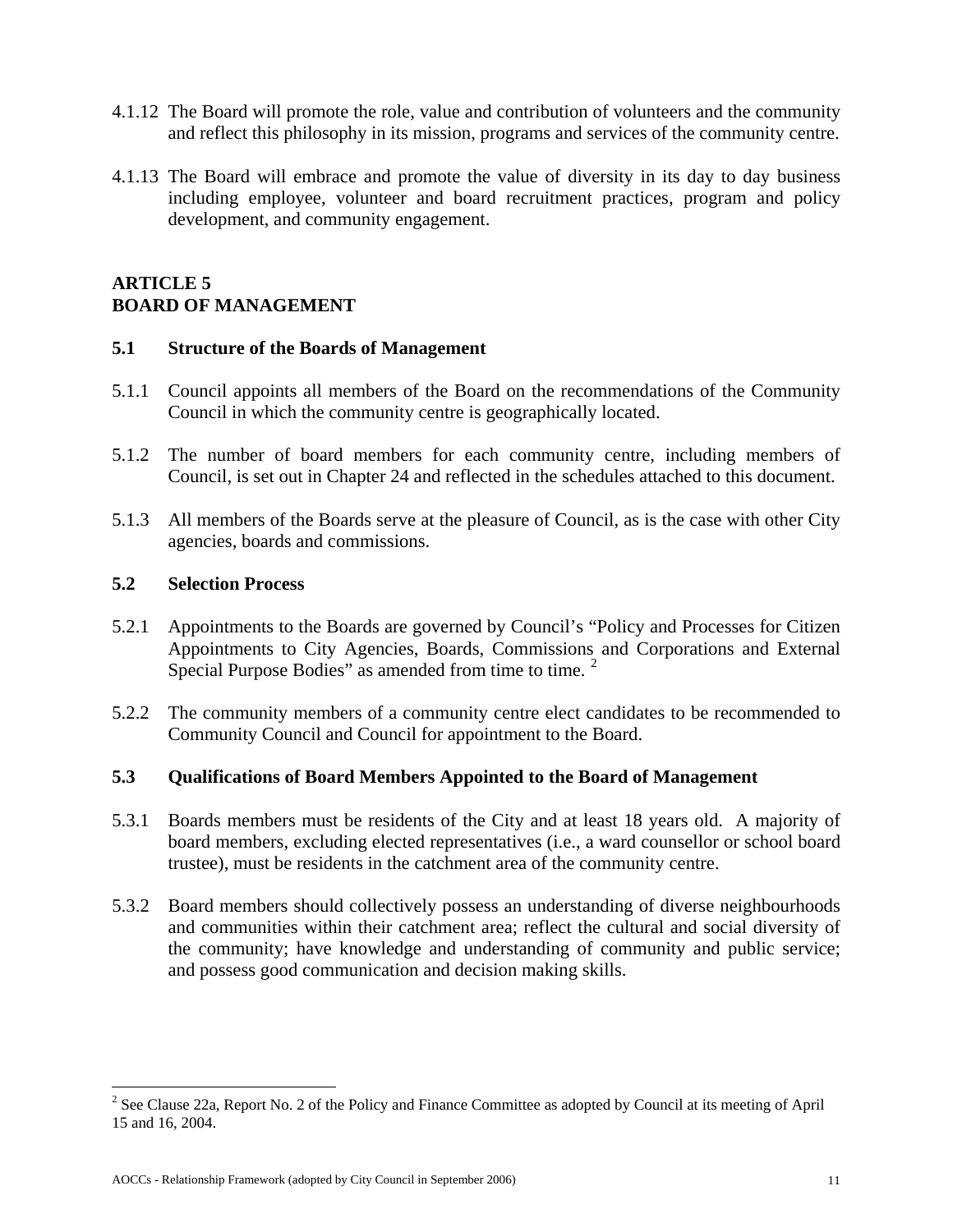## **5.4 Vacancies**

- 5.4.1 If a board member ceases to be a board member for any reason, the Board shall, by majority vote of the Board, nominate a person to fill the vacancy as soon as reasonably possible. If the vacancy involves a community designate, the Board will request the community organization to submit a nomination to the Board. The nomination recommendation shall be submitted to Community Council and Council for appointment at the next meeting.
- 5.4.2 A person appointed to fill a vacancy holds office for the remainder of the term of the person he or she replaced as set out under section 209 of the *City of Toronto Act*.
- 5.4.3 The Board will notify the City Clerk or his or her designate as soon as possible after a vacancy occurs for any reason.

#### **5.5 Term of Appointment**

- 5.5.1 Under subsection 141 (4) of the *City of Toronto Act* the term of appointment of a member of a city board cannot exceed four years. The term of appointment of a board member continues until their successors become a member of the Board.
- 5.5.2 Board members are eligible for reappointment on the expiration of their term of office but no person shall serve on the Board for more than eight consecutive years or until their successors are appointed under the City's policy referenced in 5.2.1.
- 5.5.3 Community designates from specific organizations appointed by Council to the Board are exempt from the eight year term limit policy.

#### **5.6 Remuneration**

 $\overline{a}$ 

- 5.6.1 There is no remuneration for board members.
- 5.6.2 Board members will be reimbursed for travel and other reasonable expenses incurred while attending to authorized Board business in accordance with Council's Policy on Remuneration and Expense Reimbursement for City of Toronto Agencies, Boards, Commissions and Corporations, as amended from time to time, and the community centre's own reimbursement policy.<sup>[3](#page-11-0)</sup>
- 5.6.3 The community centre will forward the amount of expense reimbursement for board members to the Chief Financial Officer by mid January of every year as the City Treasurer (appointed under the *Municipal Act*) is required in section 223 of the *City of Toronto Act* to report remuneration and expenses of all city board members to Council by March 31 of every year.

<span id="page-11-0"></span> $3$  See Clause 2, Report No. 7 of the Policy and Finance Committee as adopted as amended by Council at its meeting of September 25, 26 and 27, 2006.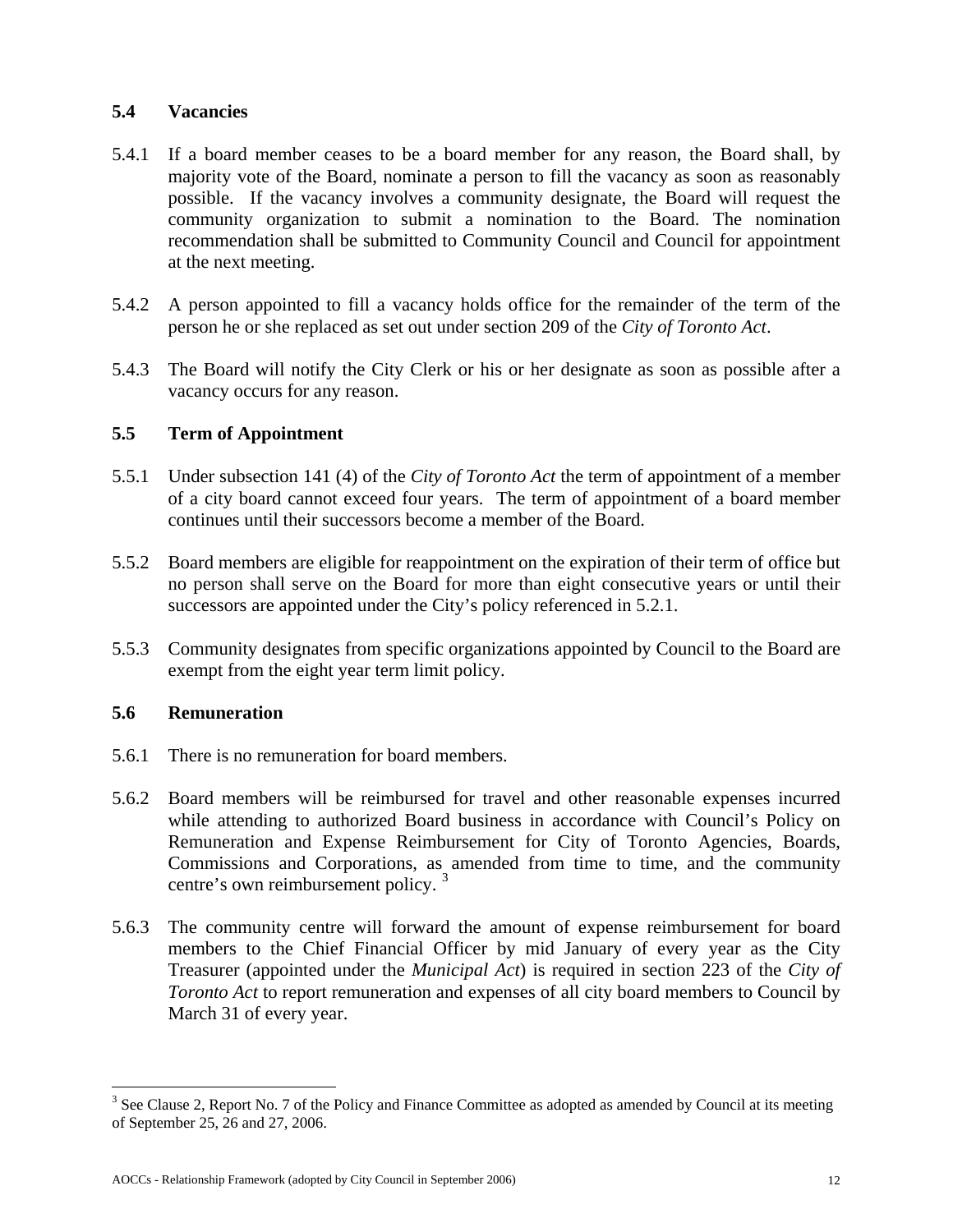## **ARTICLE 6 MEETINGS OF THE BOARD**

#### **6.1 Procedure By-law**

- 6.1.1 As required by subsection 189(2) of the *City of Toronto Act*, the Board shall pass a procedure by-law, the content of which is often contained in the community centre's constitution or set out in a separate document, that governs the calling, place, proceedings of the Board's meetings including rules and procedures for annual general meetings and other matters as deemed necessary by the Board. The procedure by-law must support the principles of transparency, accessibility, participation and civic engagement.
- 6.1.2 The Board's procedure by-law shall comply with Chapter 24 that lists requirements regarding election of officers, meetings, board minutes and additional meetings.
- 6.1.3 The Board shall conduct its meetings in compliance with the Board's procedure by-law and governing documents.
- 6.1.4 A copy of the procedure by-law of each Board must be filed with the City Manager's Office.

#### **6.2 Quorum**

- 6.2.1 A majority of the members of the Board, who are not members of Council or school board trustees, will constitute a quorum.
- 6.2.2 If a board member who is a member of Council or a school board trustee is present, he or she will be counted to calculate quorum.
- 6.2.3 A vacant position will not be counted to calculate quorum.

#### **6.3 Open Meetings**

- 6.3.1 Meetings of the Board must be open to the public, as required by section 190 of the *City of Toronto Act*.
- 6.3.2 A Board meeting or part of a meeting may be closed to the public where (a) the subject matter being considered is a matter set out in section 190 of the *City of Toronto Act* or (b) no member of the Board discusses or otherwise deals with any matter in a way that materially advances the business or decision making of the Board*.*
- 6.3.3 Before holding a meeting or part of a meeting that is to be closed to the public, the Board must adopt a resolution approving a closed meeting and the general nature of the matter to be considered at the closed meeting.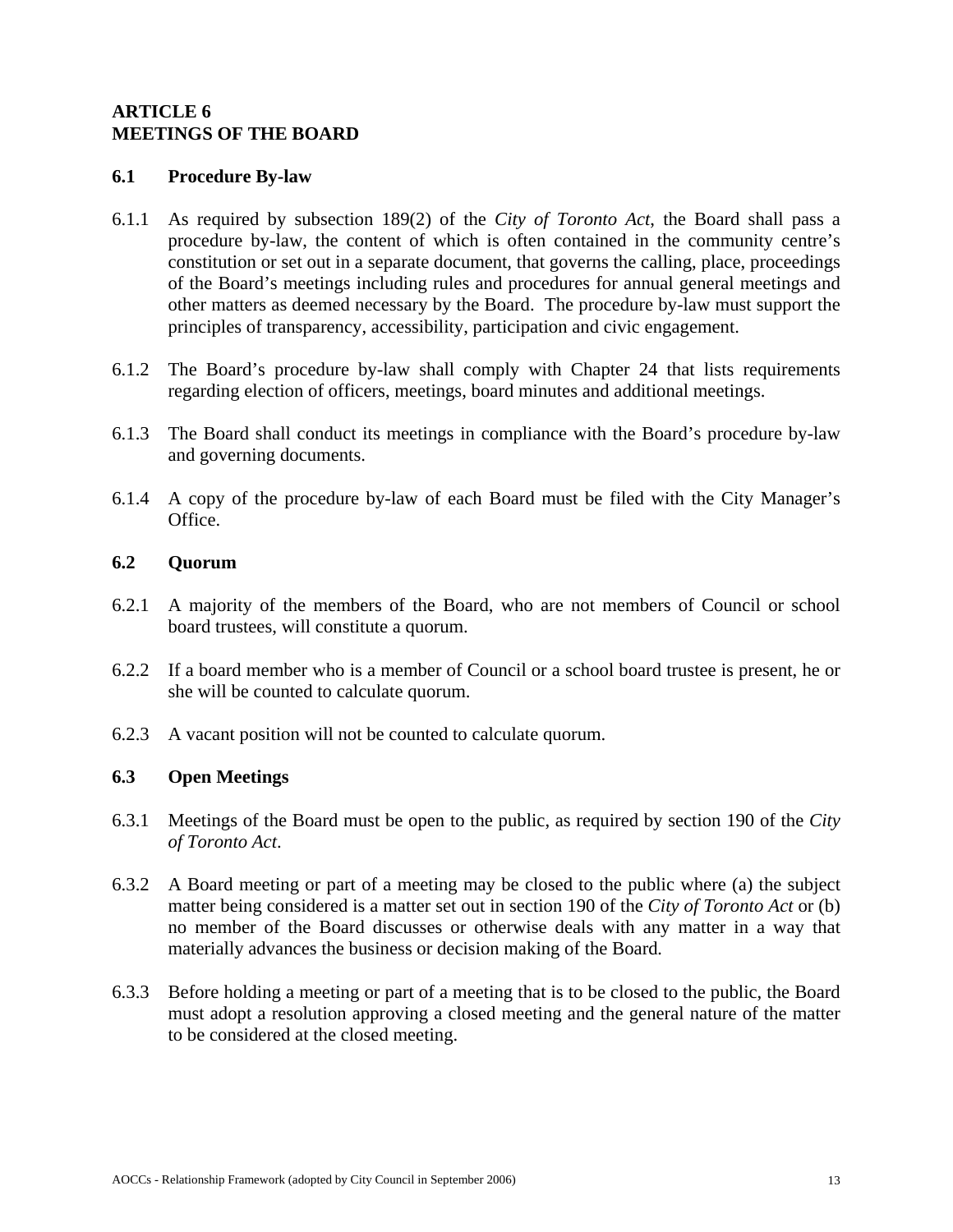#### **6.4 Meeting Schedules, Agendas and Minutes**

- 6.4.1 Historical agendas, reports and minutes shall be made available to members of the public on a reasonable cost recovery basis except those records considered during a meeting or part of a meeting that was closed to the public.
- 6.4.2 Notice of meetings, approved minutes from the last meeting, and agendas shall be posted in the community centre at least one week in advance of meetings in accordance with Council's Policy on *Public Access and Involvement for City of Toronto Agencies, Boards and Commissions*, as amended from time to time. [4](#page-13-0)
- 6.4.3 The Board shall comply with the requirements in Chapter 24 regarding proper notice for Board meetings and procedures for Board minutes.

## **ARTICLE 7 BOARD RESPONSIBILITIES**

## **7.1 Responsibilities of the Board of Management**

- 7.1.1 Subject to any matters that require Council approval under Chapter 24 or other applicable laws, the Board shall manage the multi-purpose facility.
- 7.1.2 The Board may appoint an Executive Director who shall be responsible for exercising general control and management of the affairs of the community centre for the purpose of ensuring the efficient and effective operation and performing other administrative duties as delegated by the Board.
- 7.1.3 The responsibilities of the Board include the following specific matters:
- (i) the overall management, operation and maintenance of the community centre ensuring compliance with Chapter 24, all applicable laws and applicable City policies;
- (ii) the overall development, funding and management of all community centre programs;
- (iii) the approval of the annual administrative budget and global budget estimates for recommendation to Council;
- (iv) the approval of the annual report for submission to Council;
- (v) the approval of all programs including fees for the use of the facilities and programs if applicable;
- (vi) the development of resources to support activities, programs and services of the community centre;
- (vii) the hiring and evaluation of the community centre's Executive Director; and
- (viii) the approval of the community centre's annual financial statements for audit purposes and receiving the report of the Auditor.

 $\overline{a}$ 

<span id="page-13-0"></span><sup>&</sup>lt;sup>4</sup> See Clause 15, Report No. 9 of the Policy and Finance Committee as adopted by Council at its meeting of September 22 to 25, 2003.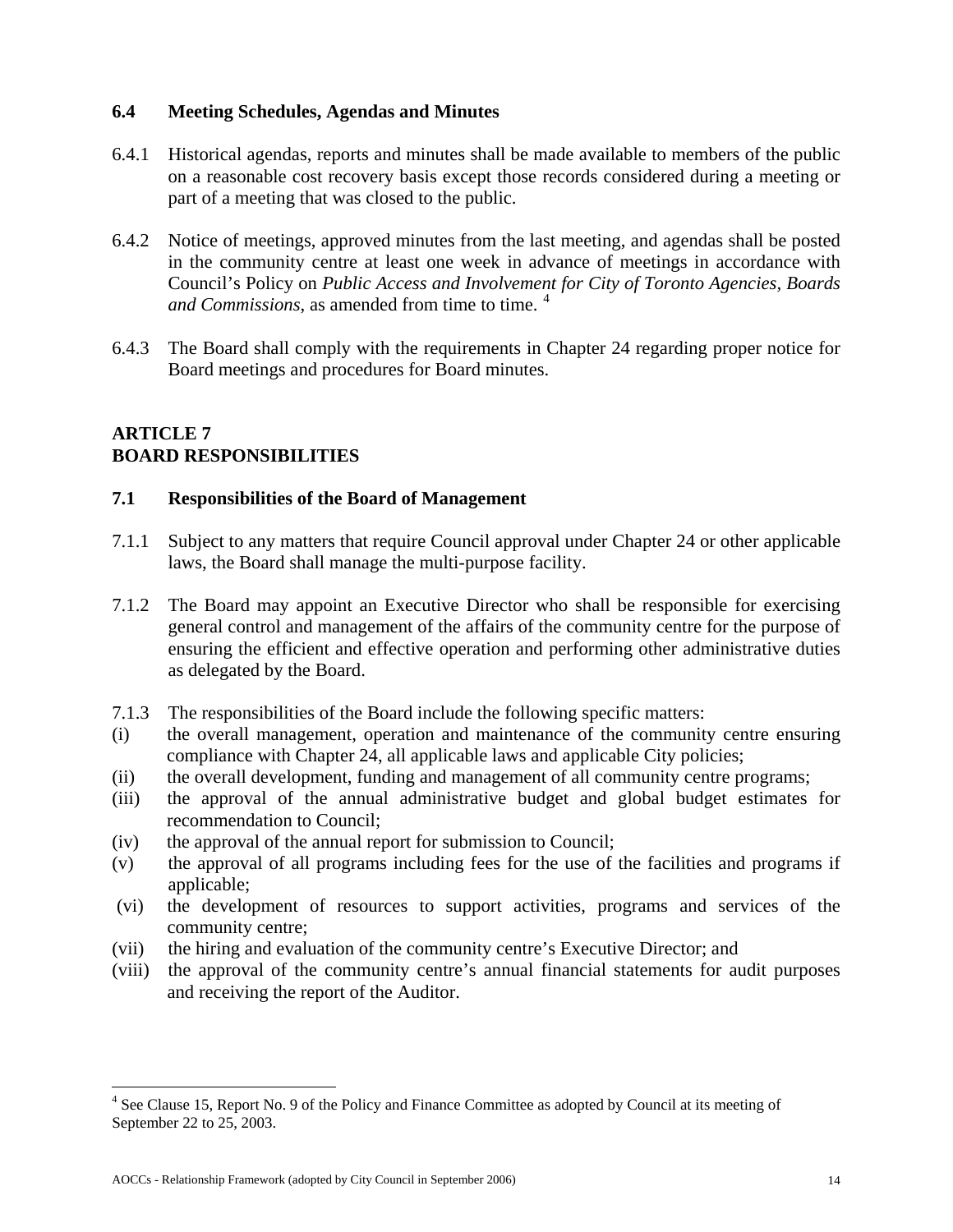## **7.2 Facility Control and Responsibility**

 The majority of community centres are located in City-owned facilities with two being located in leased facilities. The responsibility for maintenance and repair varies across community centres. The responsibility for maintenance and repair at each community centre is detailed in Chapter 24 and reflected in the attached schedules.

- 7.2.1 The Board shall be responsible for properly maintaining the building in a good state of repair and keeping the premises in a clean, safe and orderly condition as outlined in Chapter 24 and reflected in the attached schedules.
- 7.2.2 In facilities where the Board is responsible for building maintenance, the Board will ensure that building maintenance is conducted by licensed technicians where required and according to applicable legislation and regulatory requirements prescribed by various acts and codes such as the Ontario Fire Code, the Ontario Electrical Safety Code 23<sup>rd</sup> edition etc. Such requirements are summarized in the City of Toronto Facilities Maintenance Standards, which also provides a list of recommended inspections and maintenance procedures based on best practices for maintaining facilities in a state of good repair. Boards can consult and use the City of Toronto Facilities Maintenance Standards for assistance in developing maintenance programs that ensure regulatory requirements are met.
- 7.2.3 The Board shall not make or incur liability for any capital work without first obtaining Council approval. Additionally, the Board shall not make, permit or allow any capital work including alterations, renovations, additions or improvements to the premises without first obtaining the consent of the Chief Corporate Officer.
- 7.2.4 The Board shall not make, permit or allow any work including alterations, renovations, additions or improvements to the premises without first obtaining all necessary permits from the Chief Building Official.
- 7.2.5 The City is responsible for managing all capital work carried out in City owned facilities unless explicitly approved otherwise by Council. A written agreement between the Board and the applicable City division will be executed for capital projects where the Board is providing funds over \$50,000 toward the cost of the project.
- 7.2.6 The Board is required to ensure that any work completed in the facility complies with existing union agreements regarding City owned buildings.
- 7.2.7 The Chief Corporate Officer shall have the right to enter the premises to complete facility inspections, building condition assessments or for any other reason as he or she deems necessary. To ensure disruptions to the community centre operations are kept to a minimum, when feasible, 2 working days notice will be provided to the Executive Director.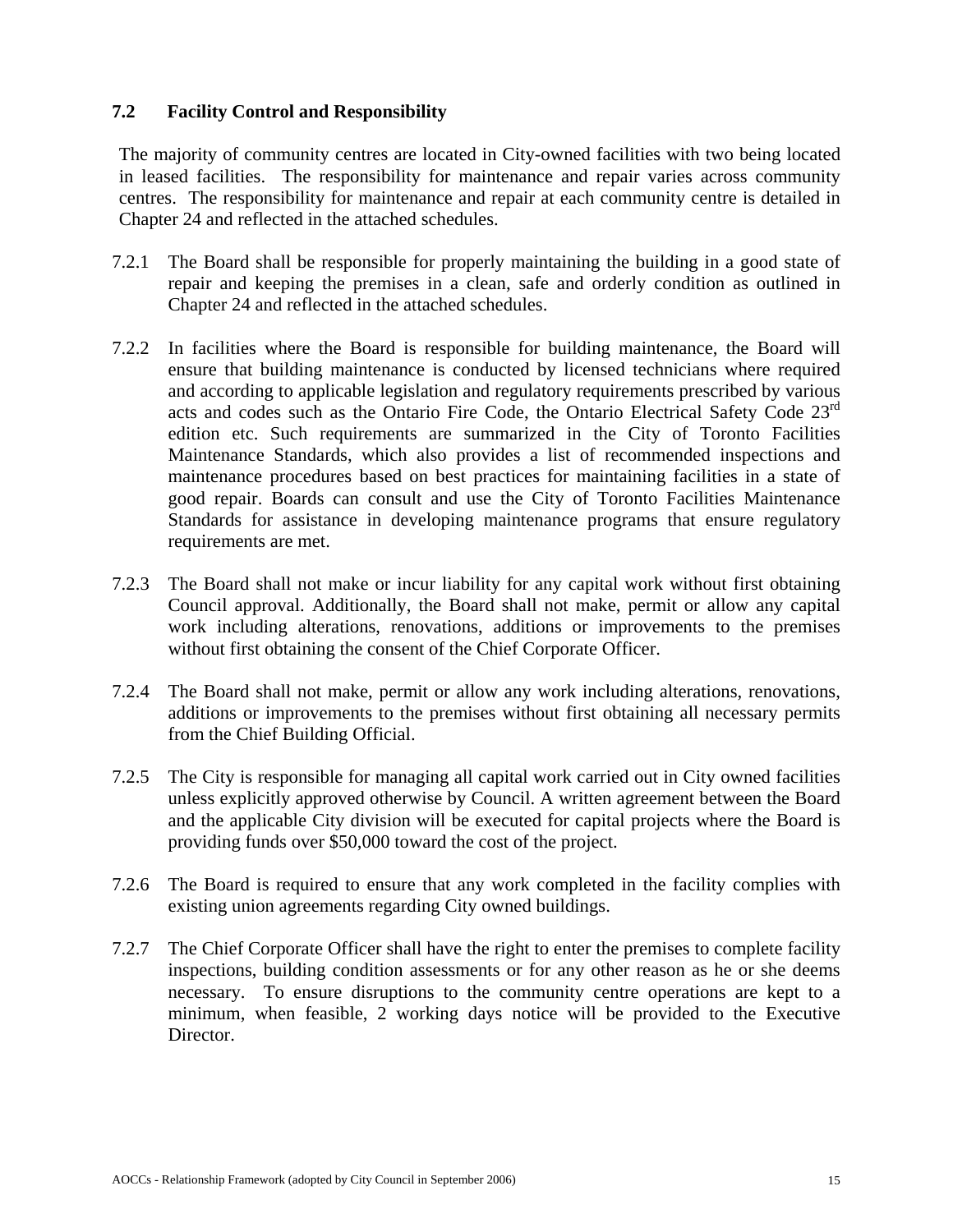## **7.3 Community Centre Staff**

- 7.3.1 Community centre staff are employees of the City but Council has delegated authority to the Board for the overall management of the community centre and its' employees in accordance with the City's human resource policies and collective agreements.
- 7.3.2 The City must approve any policy or practice that affects employee compensation including changes to salary ranges, job evaluation, performance pay, salary and benefits.
- 7.3.3 The Board is required to follow the City policy for performance pay increases for management and excluded staff including following the appropriate merit scales set by the City.
- 7.3.4 The City will provide clear and timely information to the Board on human resource and employment-related policies and programs including advising the Boards of any cost of living increase when approved by Council.
- 7.3.5 The City will provide clear and timely information to the Board on salaries and benefits relevant to management, excluded and union staff and timely updates when any matters change.

## **ARTICLE 8 RESPONSIBILITIES OF THE CITY**

#### **8.1 Corporate Support**

- 8.1.1 Board and community centre staff will be provided human resources services, legal services (except for disbursements), corporate access and privacy and financial services as required.
- 8.1.2 Support provided in the area of Information Technology will be developed and executed through separate service level agreements with each community centre documenting the support provided by the Corporate Information and Technology division.
- 8.1.3 Support provided through Facilities and Real Estate division is detailed in the attached schedules.
- 8.1.4 All community centres are covered under the City's Liability and Property Insurance program. This coverage includes Automobile, Property, General Liability, and Professional Liability insurance. Professional Liability insurance provides coverage for liability resulting from errors or omissions in the performance of professional duties and applies to a range of officials including members of the Boards. Community centres are required to pay annual premiums for insurance to the City.
- 8.1.5 The Board or community centre staff can request assistance and information from the City at any time even in areas where Council has delegated responsibility to the Board.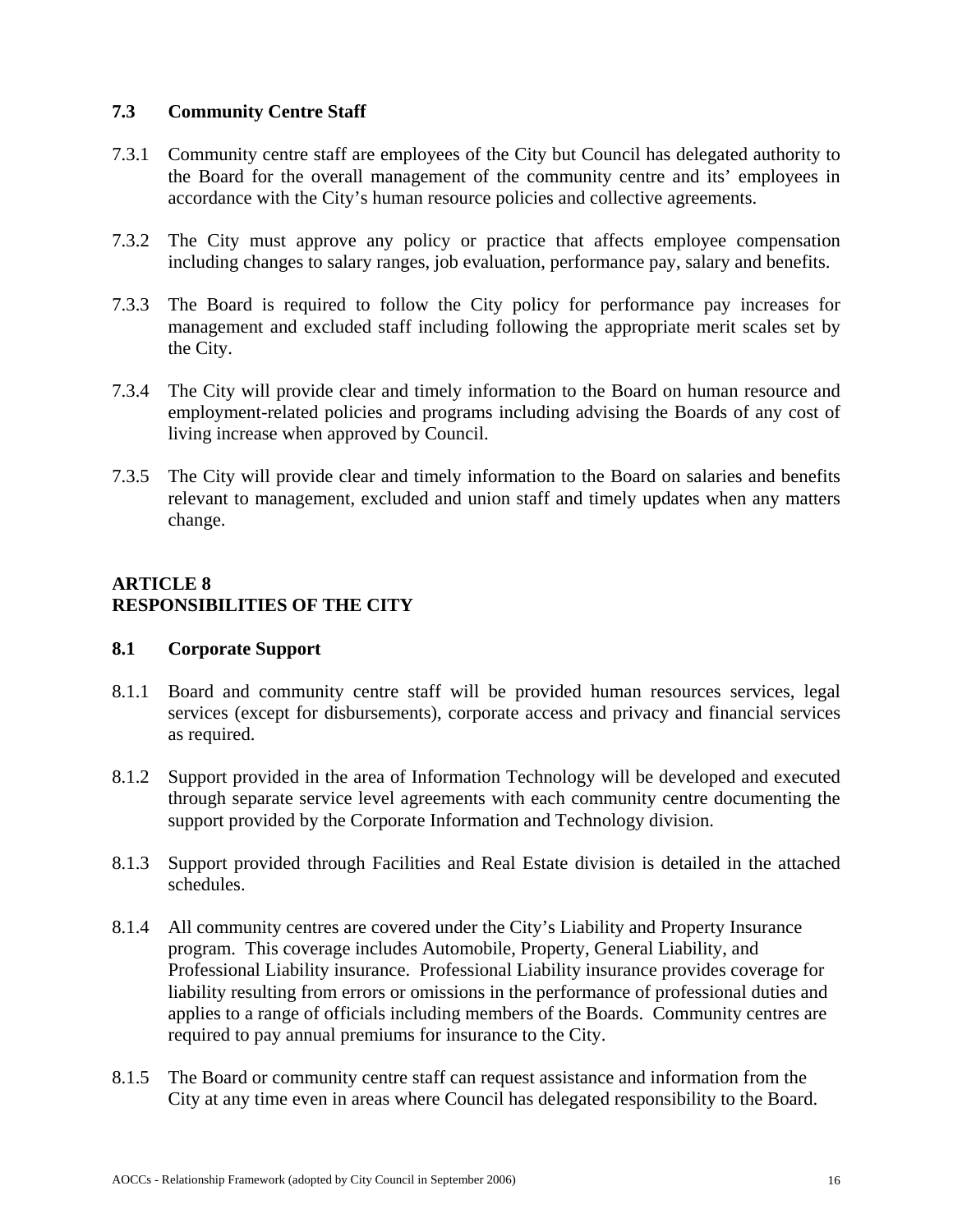8.1.6 The City will endeavour to make orientation and training available to the board members regarding their duties and responsibilities as a member of a City Board.

## **8.2 Role of Council**

- 8.2.1 Council will consider for appointment to the Board, the persons chosen by the eligible members of the community centre to the Board who are nominated by generally recognized democratic procedures as established by the Board, comply with Council policies regarding qualifications of board members in section 5.2 and 5.3 of this document and comply with existing community centre governing documents.
- 8.2.2 Council shall give consideration to Board requests to amend Chapter 24, other by-laws, Council policies or existing governance structures. Requests to amend Chapter 24, other by-laws, Council policies or existing governance structures will be submitted to the City Manager for transmittal to the appropriate Committee of Council.
- 8.2.3 The member of Council for the ward the community centre is located in is appointed to the Board. The role of the ward councillor on the Board is to:
	- perform as part of the Board;
	- balance the role as the custodian of the City's tax dollars and representative of Council policies, with that of fiduciary and other duties as a board member;
	- provide specialized advice and expertise to aid in decision-making; and
	- provide an essential link between the body and Council such that Council positions can be conveyed to the body and vice-versa.

## **ARTICLE 9 ACCESS TO RECORDS AND INFORMATION**

#### **9.1 Access to Records and Information**

- 9.1.1 The Board and staff of the community centre are required to comply with the *Municipal Freedom of Information and Protection of Privacy Act,* which establishes requirements related to access to records and information.The Act provides individuals with the right to access general information and their own personal information maintained by municipal government, agencies, boards and commissions. The Act also includes guidelines related to the collection, use, disclosure and retention of personal information.
- 9.1.2 The Corporate Access and Privacy Office will provide support and advice to community centres on matters related to the collection, use, disclosure and retention of personal information as required.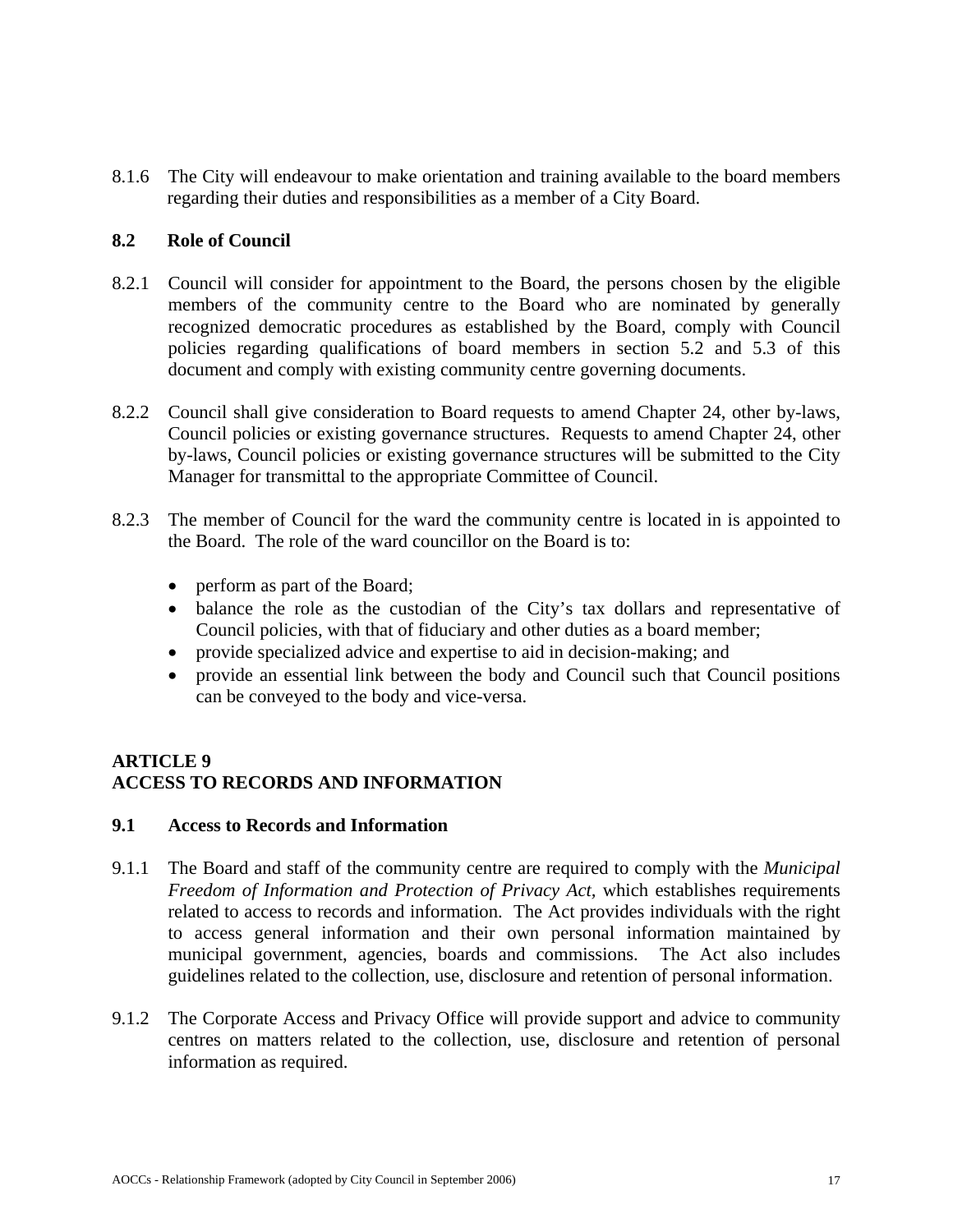- 9.1.3 The Board will retain and preserve records associated with the management and operation of the community centre, including minutes and records of all Board meetings, in a secure and accessible manner, as required by subsection 200(2) of the *City of Toronto Act.*
- 9.1.4 The destruction of records of the Board must be approved by Council through (a) the approval of a records retention by-law or b) case by case approval of specific records proposed for destruction.
- 9.1.5 Records and Information Management can provide guidelines on storage and establishing authorized retention periods and dispositions for records of the Board.

## **9.2 City Requests for Information**

- 9.2.1 The Board of Management, or the Executive Director as its delegate, shall respond in a timely manner to requests by Council or the City Manager for information related to the operations, business and affairs of the community centre.
- 9.2.2 The Board shall provide a Councillor with timely information about programs and activities in his or her ward, on the request of the Councillor.
- 9.2.3 When requesting information from the Board or community centre, the City will communicate the purpose for the information request and how the information will be used.

#### **ARTICLE 10 POLICIES**

1

## **10.1 Compliance with City Policies**

- 10.1.1 Under paragraph 6 of subsection 141(1) of the *City of Toronto Act,* Council may require the Boards to follow rules, procedures and policies established by the City and as amended from time to time.
- 10.1.2 Subsection 212(2) of the *City of Toronto Act* requires each Board to adopt and maintain policies with respect to the hiring of employees and the procurement of goods and services.
- 10.1.3 Certain expectations regarding conduct apply to all City citizen appointments including the Boards. It is understood that each member has agreed, at the time of their appointment, to abide by the following Act and policy:
	- (a) the *Municipal Conflict of Interest Act*, R.S.O 1990<sup>[5](#page-17-0)</sup>; and
	- (b) the Code of Conduct for Members of Council as amended from time to time. [6](#page-17-0)

<span id="page-17-0"></span><sup>&</sup>lt;sup>5</sup> See Clause 20, Report No. 16 of the Administration Committee as adopted by Council at its meeting of August 1 to 4, 2000.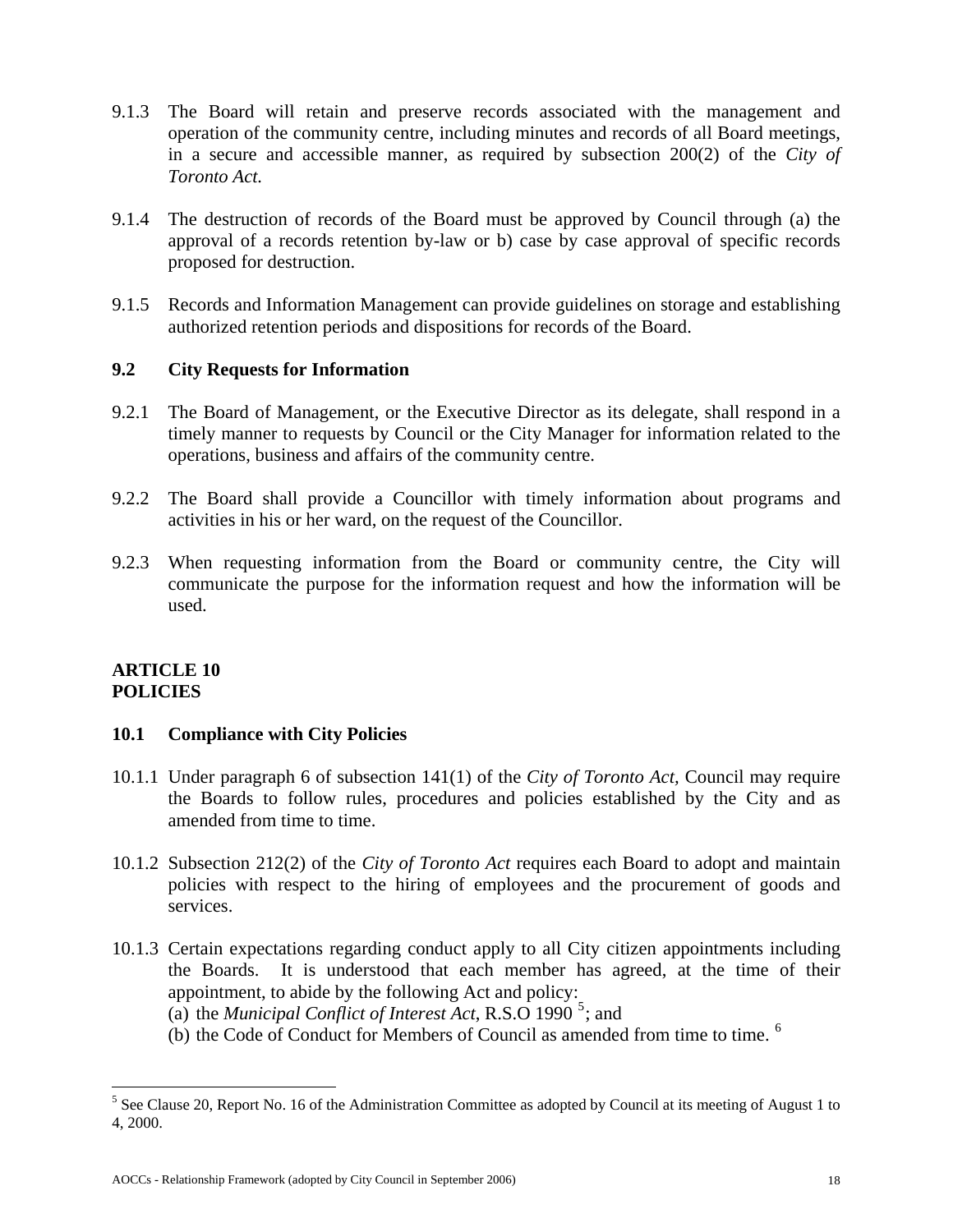- 10.1.4 The Board will ensure the implementation of policies in specific matters when directed by Council from time to time and with necessary modification as appropriate. The City Manager's Office will provide copies to all the Boards of all current City policies that Council has established apply to the City's agencies, boards and commissions, including the Boards.
- 10.1.5 The City liaison and the City Manager's Office will provide support and assistance to the Boards when requested regarding the implementation of Council directed policies within their operating environments.
- 10.1.6 The City will consult with the Boards whenever possible regarding new policies or procedures that will affect a Board or its staff.

#### **10.2 Corporate Identity**

- 10.2.1 The Board is required to acknowledge in public materials such as web sites, publications and pamphlets, the relationship with the City and that the City provides support to the community centre.
- 10.2.2 The official City corporate logo or word mark must be used when the community centre uses the City logo on any visual material, publications or pamphlets.

## **10.3 Public Representation**

- 10.3.1 The Board or community centre staff shall at all times in representing the community centre on the public record, have regard for privacy rights, security needs, and matters before the courts. They shall identify themselves as a representative of the Board or the community centre, not the City, when speaking on the public record.
- 10.3 .2 The Board, or the Executive Director as its delegate, shall provide the City liaison, for information purposes, with copies of materials released to the media of interest to the City.

## **ARTICLE 11 COMMUNICATION AND REPORTING**

## **11.1 Designated City Liaison as Central Access Point**

11.1.1 Council has directed that the community centres be functionally aligned with the Social Development, Finance and Administration division. The Deputy City Manager has delegated the responsibility of the City liaison for community centres to the Director of Community Resources.

 $\frac{1}{6}$  $<sup>6</sup>$  See Clause 2, Report No. 5 of the Administration Committee as adopted by Council at its meeting of September 28</sup> and 29, 1999.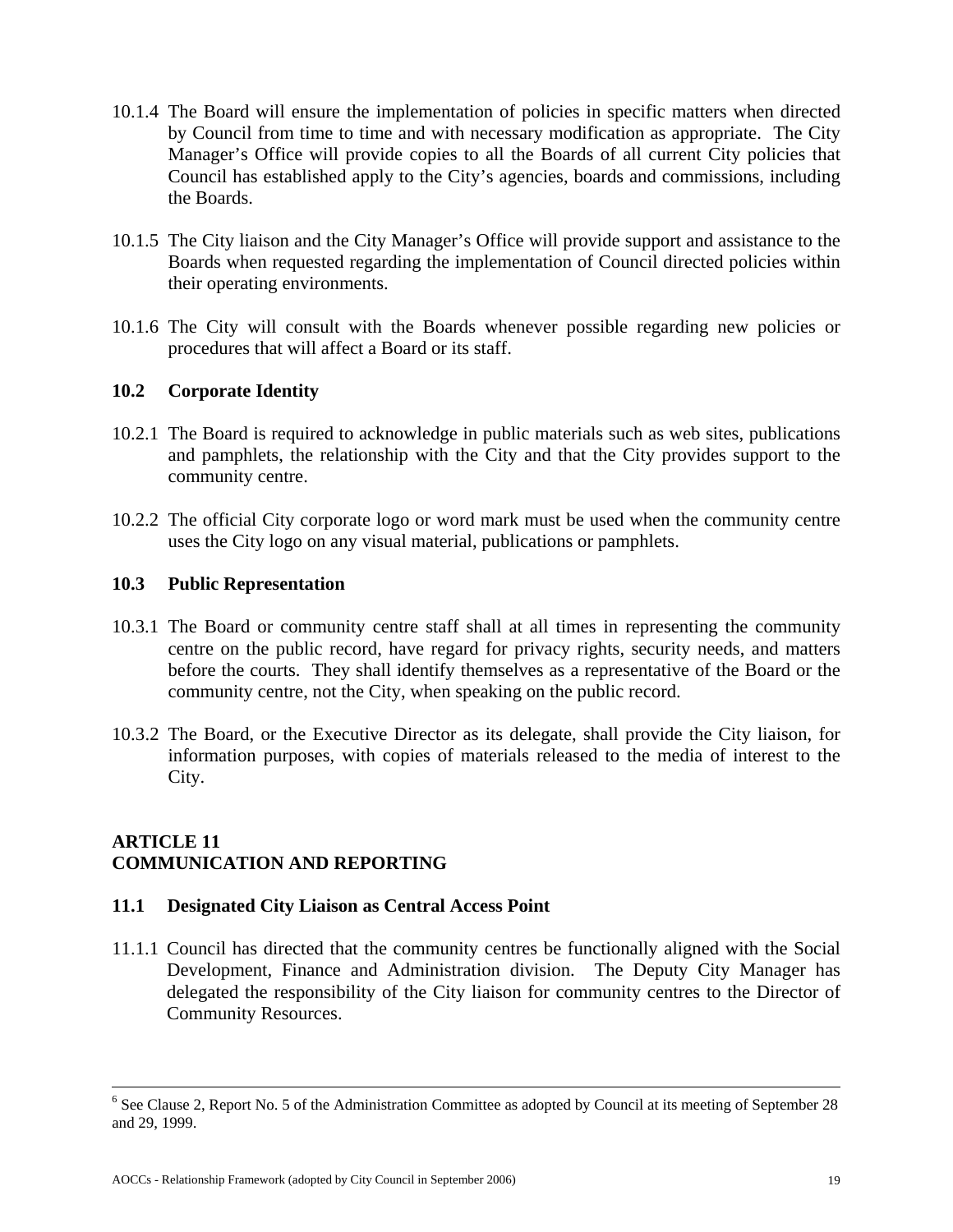- 11.1.2 The City liaison shall act as an access point between the community centre and the City. The role of the City liaison is facilitative and shall not limit the autonomy or authority of the Board or preclude the community centres to liaise with other City divisions, Councillors or to represent the community centre before Council and its committees in the normal course of business, as they deem appropriate.
- 11.1.3 The City liaison will be responsible to act as a central access point for transmittal of reports and the annual budget submission to Council; facilitate the administrative relationship between the Board and the City including the provision of support through various corporate units; ensure that the programs and services delivered through community centres continue to be included in the City's overall strategic directions; act as a resource and provide information; and act as a program advocate on behalf of the community centres as appropriate.
- 11.1.4 The City liaison shall be the first point of contact in the event of conflict between the Board and the City and their role is to negotiate a resolution if at all possible. The Board may request the City liaison to attend a Board meeting to discuss the issues and offer possible solutions.
- 11.1.5 The City Manager's Office remains responsible for governance issues, the relationship framework and Chapter 24.

## **11.2 Financial Management and Budget**

- 11.2.1 The administration budget and global budget estimates will be prepared and submitted to the Financial Planning division on an annual basis in a format and within time lines prescribed by the City. The administrative budget and global budget estimates for Community Centres are included in the City's operating budget as a separate line item. The City liaison will present the consolidated AOCC budget, in conjunction with the community centres, to the appropriate committees. The Executive Director or representatives of the Board should be available to answer questions and participate in the budget review process as required.
- 11.2.2 The City recognizes the need for community centres to have core administrative support in order to effectively manage the day to day operation of the community centre, fully utilize the physical capacity of the facility, and ensure proper maintenance. Core administration costs will be eligible for direct City funding, subject to approval through the annual budget process.
- 11.2.3 Core administration costs shall include salary and benefit costs and facility and operation costs except those directly associated with specific programs. Core administration costs will specifically include all salary and benefit costs related to administration, program and volunteer co-ordination, secretarial and reception, and maintenance and security; materials and supplies related to administration and maintenance; furniture and equipment for general use of the community centre; annual insurance premiums costs, purchased services such as, but not limited to utilities, printing, and auditing costs; and building repairs less than \$50,000 in community centres where the Board has been delegated maintenance responsibility.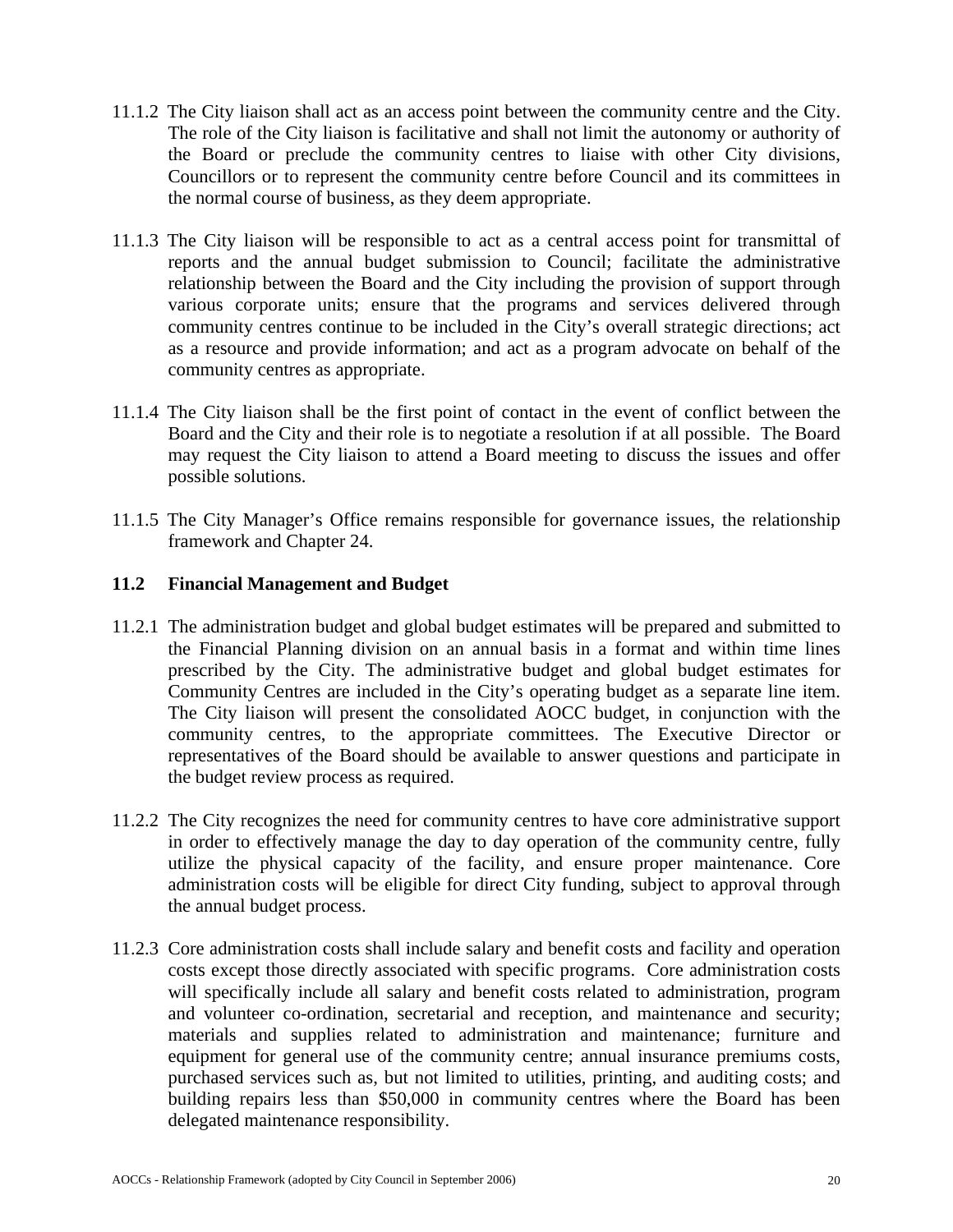- 11.2.4 Any requests for additional administrative staff or funds necessary to carry out the community centre's core administration will be accompanied by a business case and be subject to approval by Council through the annual budget process.
- 11.2.5 The Board is responsible for securing and managing funding for programs and services; however the Board is eligible to apply for City funding through grant programs or other funding mechanisms, or both.
- 11.2.6 Facilities and Real Estate division, in consultation with the community centres, will establish a multi-year capital plan for City owned community centres that will be reviewed and approved annually by Council. Each community centre will work in collaboration with Facilities and Real Estate in establishing, reviewing and submitting capital budget requests in a format and within time lines prescribed by the Chief Financial Officer for approval by Council.
- 11.2.7 The Board will not expend or authorize the expenditure of administrative or capital funds or incur liabilities without the approval of Council through the annual budget process or through approval of an in-year budget adjustment. The Board shall contact the designated budget analyst in the event of an unforeseen circumstance that may have budgetary implications.
- 11.2.8 The Board will be responsible for monitoring its approved administrative budget and submitting variance reports on a quarterly basis to the City. Variance reports will include explanation and remedial action plans to address variances.
- 11.2.9 Revenue and annual surpluses not related to the core administration shall be retained by the Board for use in the provision of programs and services. The City will be responsible for any deficit related to the core administration subject to approval by Council. The Board shall be responsible for any deficit related to other programs and services.
- 11.2.10The Board shall return any year-end budget surpluses related to the core administration to the Chief Financial Officer after completion of the annual audit and notification by the City.

# **11.3 Annual Reporting**

- 11.3.1 The Board will be responsible on an annual basis to submit a budget submission, audited financial statements and an annual report. The budget submission, audited financial statements and annual report shall be submitted to the applicable City divisions for transmittal to Council along with any comments from City staff. The budget submission shall be submitted to Financial Planning, the audited financial statements to the Auditor General's Office and the annual report to the City liaison.
- 11.3.2 The annual budget submission will include a program overview including performance measurement information related to degree of achievement in that year; projected objectives and major activities proposed for the coming year; the annual budget request; staffing overview; organizational chart; and other information as required by Council or the Chief Financial Officer from time to time.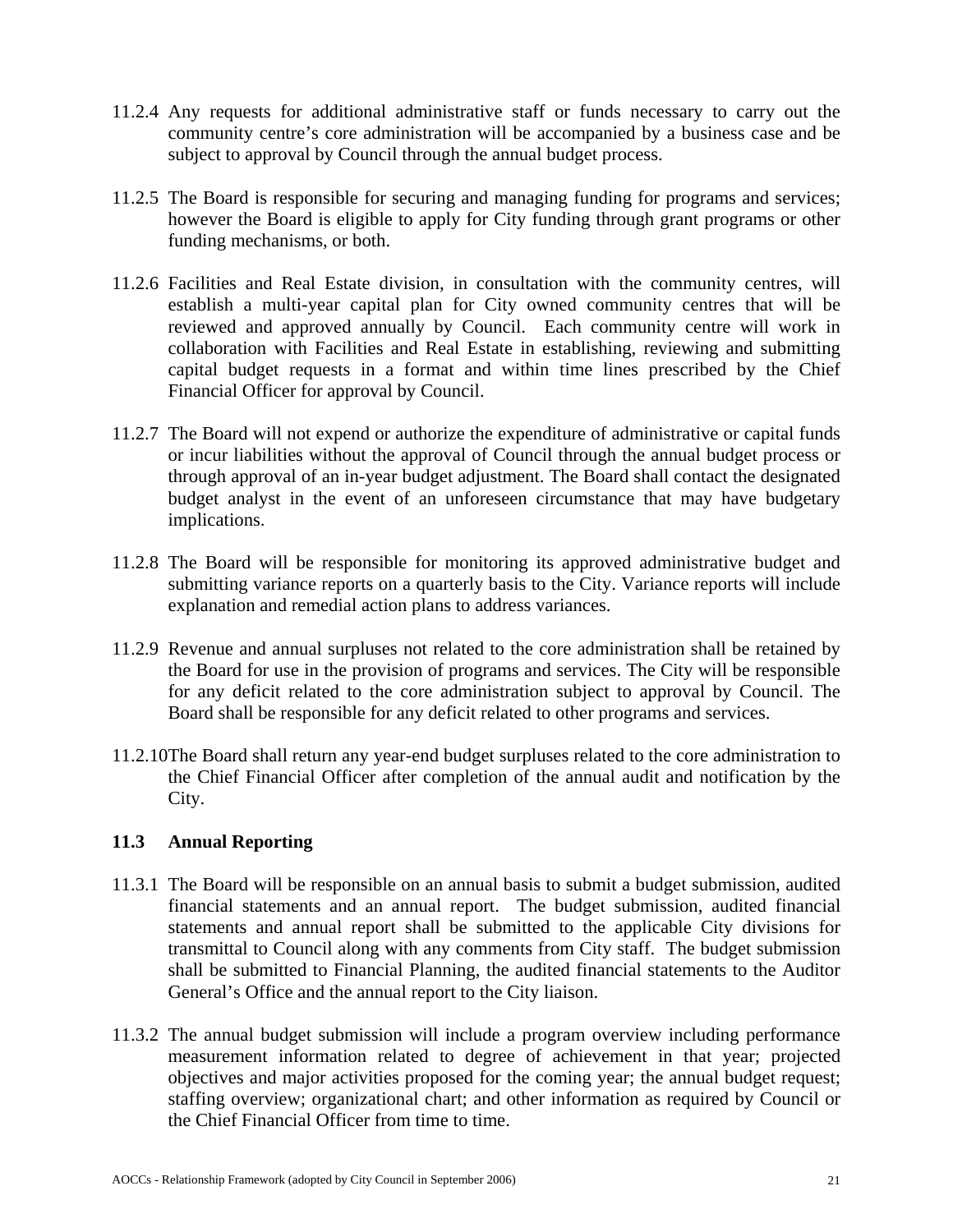11.3.3 Annual audited financial statements will be prepared in accordance with Canadian generally accepted accounting principles for municipalities with notes of explanation and any other requirements as directed by Council. The audited financial statement, management letters if applicable and responses from management must be submitted on an annual basis to Audit Committee for consideration.

#### **11.4 Attest Audit**

- 11.4.1 The Auditor General, in conjunction with the community centres, is responsible for selecting an external auditor to complete the annual audit of the community centre. The annual audit will be completed in consultation with the Board. The audit must satisfy the requirements of subsection 139(1) of the *City of Toronto Act* which requires the City to appoint an auditor licensed under the *Public Accounting Act, 2004* to annually audit the accounts and transactions of its local boards and express an opinion on the financial statements of these bodies.
- 11.4.2 The Auditor General has right of access at all reasonable hours to all records of the community centre that he or she deems necessary to carry out the duties of an auditor under subsections 179(1) and (2) of the *City of Toronto Act*. The Boards and community centre staff will provide the Auditor General or his or her delegates with reasonable access to the premises and records during regular business hours.
- 11.4.3 The City Manager may review the financial records and other relevant records of the community centre. The Boards and community centre staff will provide the City Manager with reasonable access to the premises and records during regular business hours.
- 11.4.4 All City staff that access records of the community centre shall respect the confidentiality of any personally identifying information contained in any records as required by the *Municipal Freedom of Information and Protection of Privacy Act*.
- 11.4.5 Boards are required to review and develop an action plan to address recommendations arising from any management letter received from the external auditor, a review by the Auditor General or the City Manager.

## **ARTICLE 12 ACCOUNTABILITY AND TRANSPARENCY**

#### **12.1 Integrity Commissioner**

 $\overline{a}$ 

12.1.1 The City is required to appoint an Integrity Commissioner responsible for the application of the code of conduct for members of Council and the code of conduct for members of local boards<sup>[7](#page-21-0)</sup> and the application of any procedures, rules and policies of the City and

<span id="page-21-0"></span> $7$  The provisions of the Code of Conduct for members of local boards (Restricted Definition) adopted by City Council at its meeting on July 15 and 16, 2008, apply to members of the Board – Item EX22.6 (2008). See Code of Conduct: <http://www.toronto.ca/integrity/pdf/code-conduct-local-boards.pdf>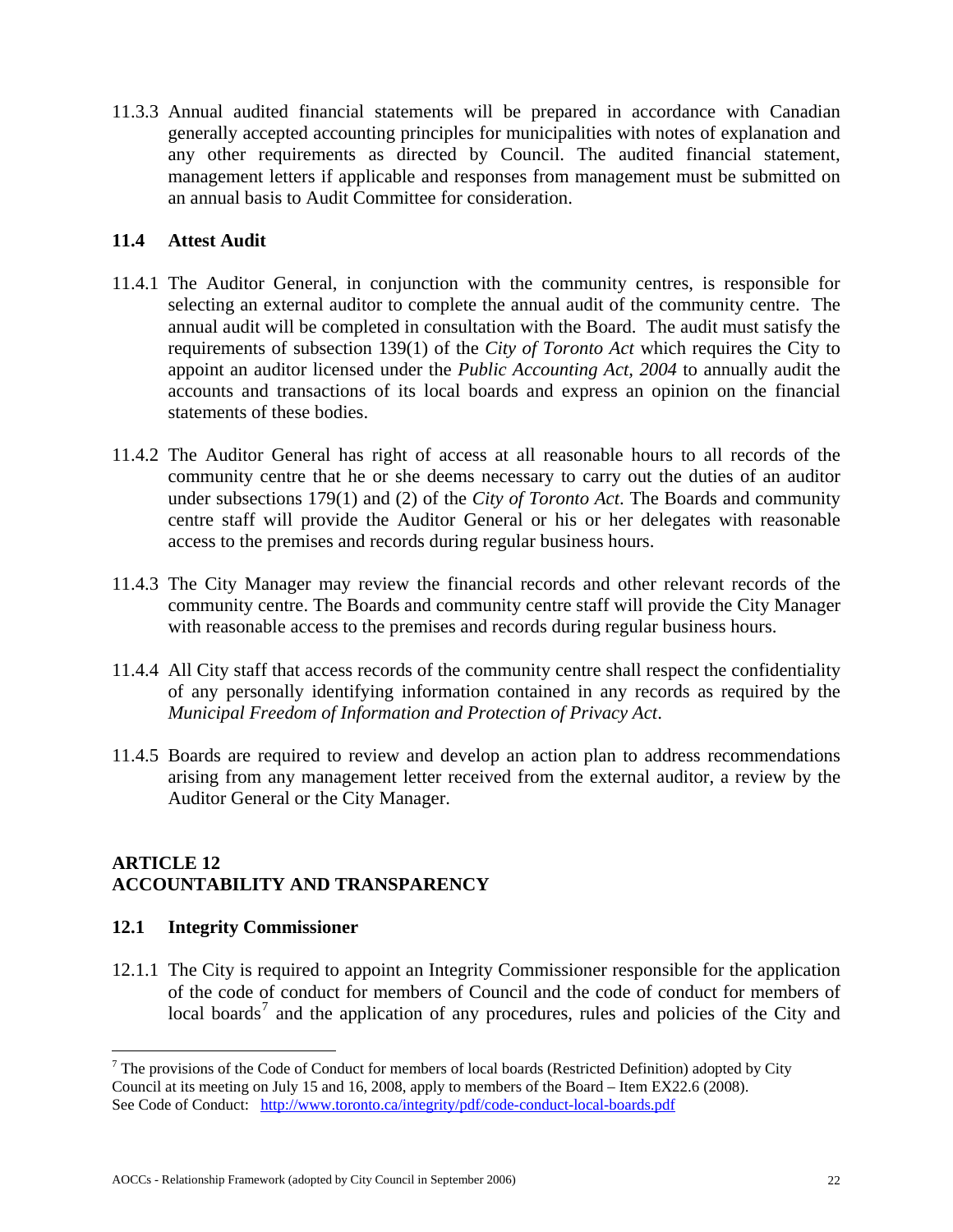- 12.1.2 Council, a member of Council, a member of the Board or a member of the public may request the Integrity Commissioner to conduct an inquiry with respect to whether a member of the Board has contravened the code of conduct applicable to the Board under section 160 of the *City of Toronto Act.*
- 12.1.3 The Integrity Commissioner is entitled to full access to all books, accounts, financial records, electronic data processing records, reports, files and all other papers, things or property used by the Board that the Commissioner believes to be necessary for an inquiry. The Board will provide the Integrity Commissioner with such information as the Commissioner deems necessary as required by subsections 160(3) and (4) of the *City of Toronto Act.*
- 12.1.4 Council may reprimand a board member who has contravened the code of conduct for members of local boards under subsection 160(5) of the *City of Toronto Act.*
- 12.1.5 The Board may a reprimand a board member who has contravened the code of conduct for members of local boards if Council has not imposed a penalty on the member with regard to the same contravention under subsection 160(6) of the *City of Toronto Act*.
- 12.1.6 The Integrity Commissioner and every person acting under his or her instructions shall preserve secrecy with respect to all matters that come to his or her knowledge in the course of his or her duties as required by subsection 161(1) of the *City of Toronto Act*.
- 12.1.7 Boards shall ensure that reports received from the Integrity Commissioner are made available to the public as required by subsection 162(3) of the *City of Toronto Act.*

#### **12.2 Ombudsman**

- 12.2.1 The City is required to appoint an Ombudsman, under section 170 of the *City of Toronto Act,* who has the function to investigate any decision or recommendation made or any act done or omitted in the course of the administration of the City, its local boards (restricted definition) and such city-controlled corporations as Council may specify and affecting any person or body of persons in his, her or its personal capacity.
- 12.2.2 The Boards will provide the Ombudsman with information related to any matter he or she is investigating upon request as required under subsection 19(1) of the *Ombudsman Act, R.S.O. 1990.*
- 12.2.3 The Ombudsman and every person acting under the instructions of the Ombudsman shall preserve secrecy with respect to all matters in the course of his or his duties as required under subsection 173(1) of the *City of Toronto Act*.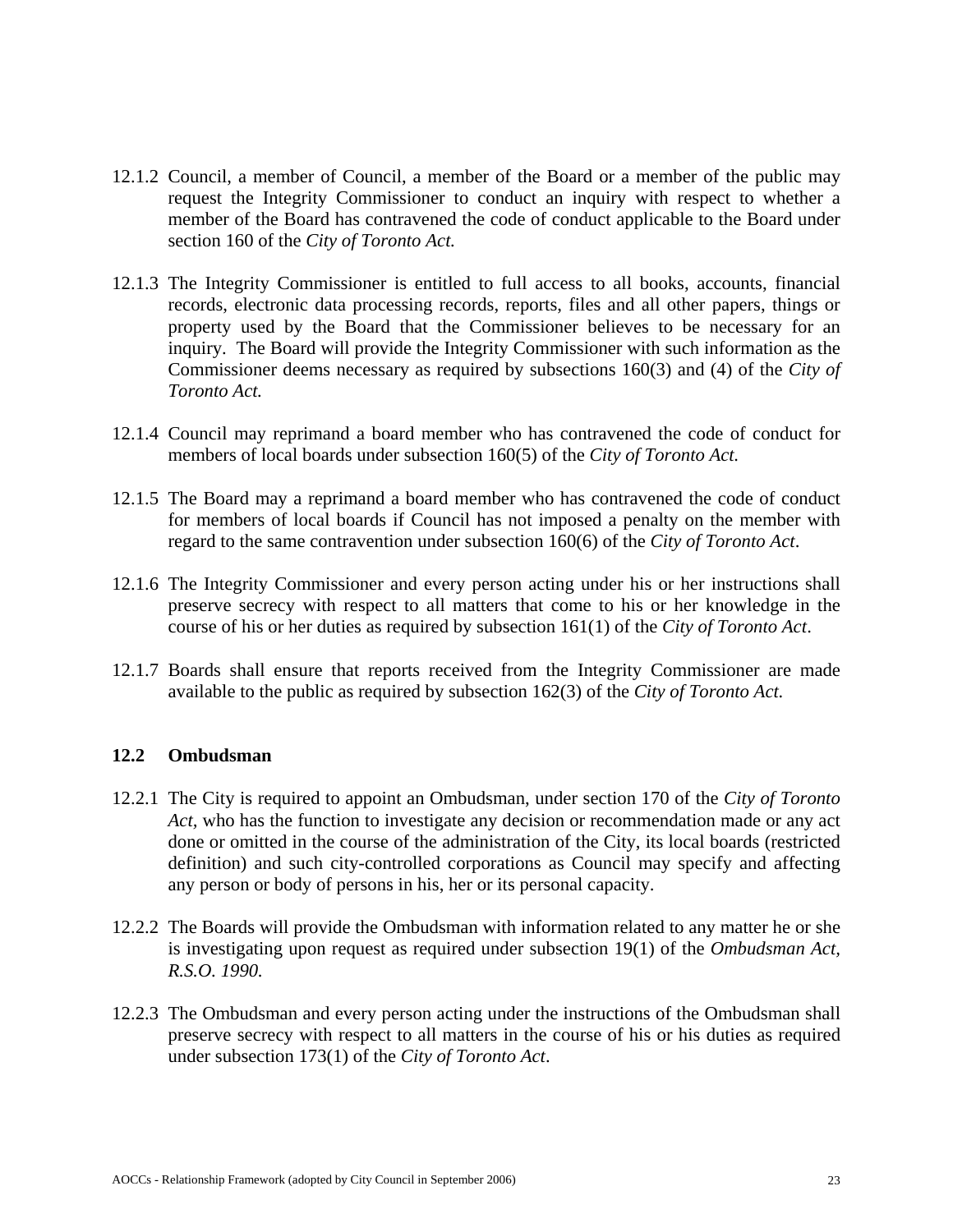## **Lobbyist Registry**

- 12.2.4 The City is required to establish and maintain a Lobbyist Registry that retains information by persons who lobby public office holders by subsection 165(1) of the *City of Toronto Act*. Public office holders include members of the Boards, Board and community centre staff.
- 12.2.5 Persons or entities who lobby public office holders, including members of the Board, Board or community centre staff, will be required to comply with the City's Lobbyist Registry and any associated policies or codes as adopted by Council and as amended from time to time.
- 12.2.6 The City will endeavour to ensure that the implementation of the City's Lobbyist Registry does not unnecessarily impede the ability of the Boards to meet the community centres' purpose, mandate and strategic objectives as set out in the Relationship Framework.

#### **12.3 Auditor General**

- 12.3.1 The City is required to appoint an Auditor General who is responsible for assisting Council in holding itself and city administrators accountable for the quality of stewardship over public funds and for achievement of value for money in city operations, under subsections 177(1) and 178(1) of the *City of Toronto Act*.
- 12.3.2 The Auditor General may exercise powers and shall perform the duties as may be assigned to him or her by Council in respect of the City, its local boards (restricted definition) and such city-controlled corporations and grant recipients as Council may specify, under subsection 178(3) of the *City of Toronto Act*.
- 12.3.3 The Boards will provide the Auditor General such information regarding their powers, duties, activities, organization, financial transactions and methods of business as the Auditor General believes to be necessary to perform his or her duties as required by subsection 179(1) of the *City of Toronto Act*.
- 12.3.4 The Auditor General is entitled to have free access to all books, accounts, financial records, electronic data processing records, reports, files and all other papers, things or property belonging to or used by the Board that the Auditor General believes to be necessary to perform his or her duties as required by subsection 179(2) of the *City of Toronto Act.*
- 12.3.5 The Auditor General and every person acting under the instructions of the Auditor General shall preserve secrecy with respect to all matters that come to his of her knowledge in the course of her or her duties under section 181 of the *City of Toronto Act.*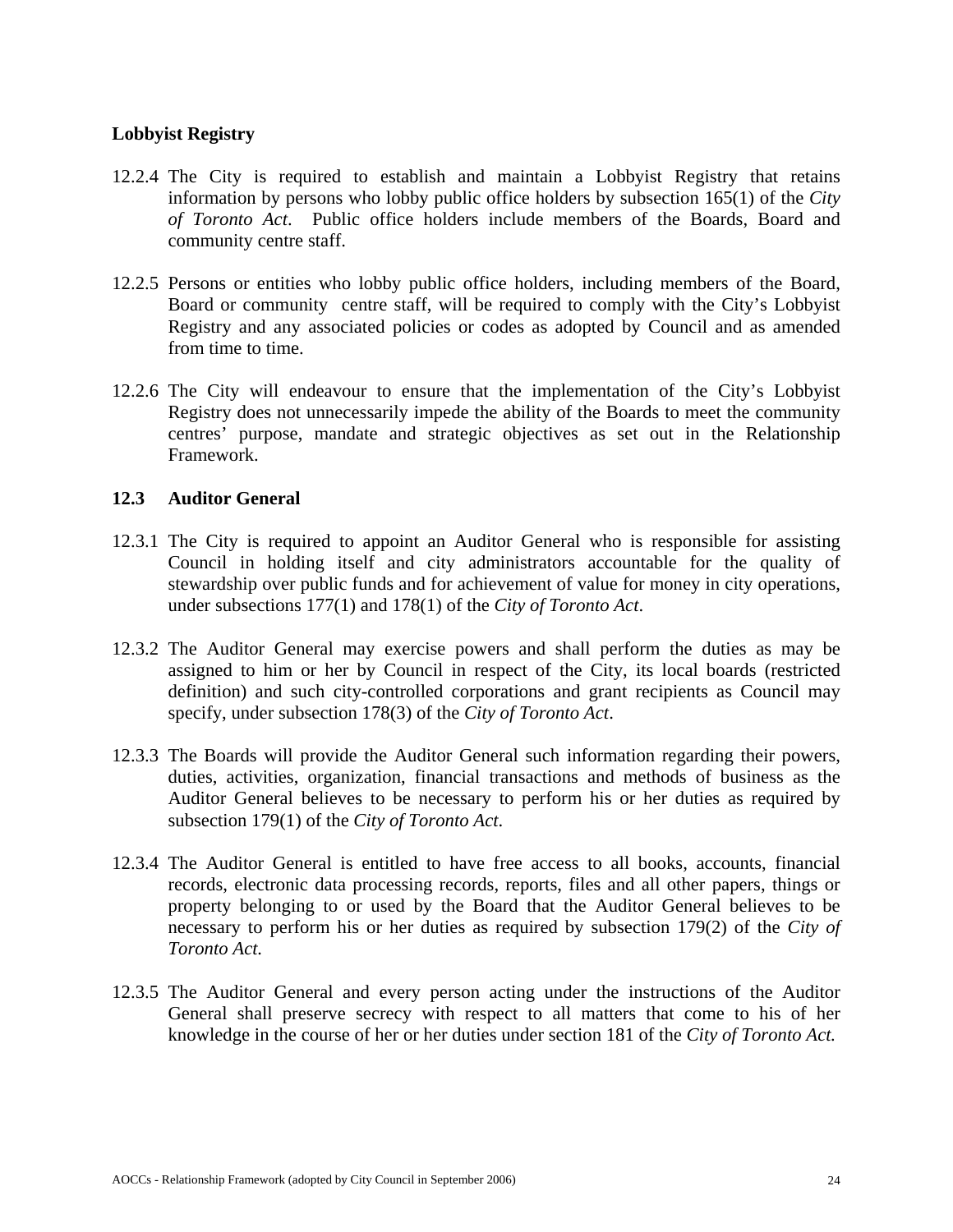## **ARTICLE 13 INCONSISTENCY OR CONFLICT**

#### **13.1 Inconsistency or Conflict**

- 13.1.1 If there is any inconsistency or conflict between the provisions of the relationship framework and Chapter 24, Council's most recent decision regarding Chapter 24 shall prevail.
- 13.1.2 In the event of inconsistency or conflict between the provisions of the relationship framework and provincial or federal legislation, in the opinion of the City Solicitor, the provincial or federal legislation shall prevail.

## **ARTICLE 14 AMENDMENTS OR CHANGES**

#### **14.1 Amendments to Directive**

- 14.1.1 From time to time Council, after consultation with the Boards, may direct changes to this relationship framework and the Boards may request that Council consider changes to the relationship framework as part of the annual reporting to Council on the operations of the community centres.
- 14.1.2 The Boards will submit requests for changes to the relationship framework to Council through the City Manager.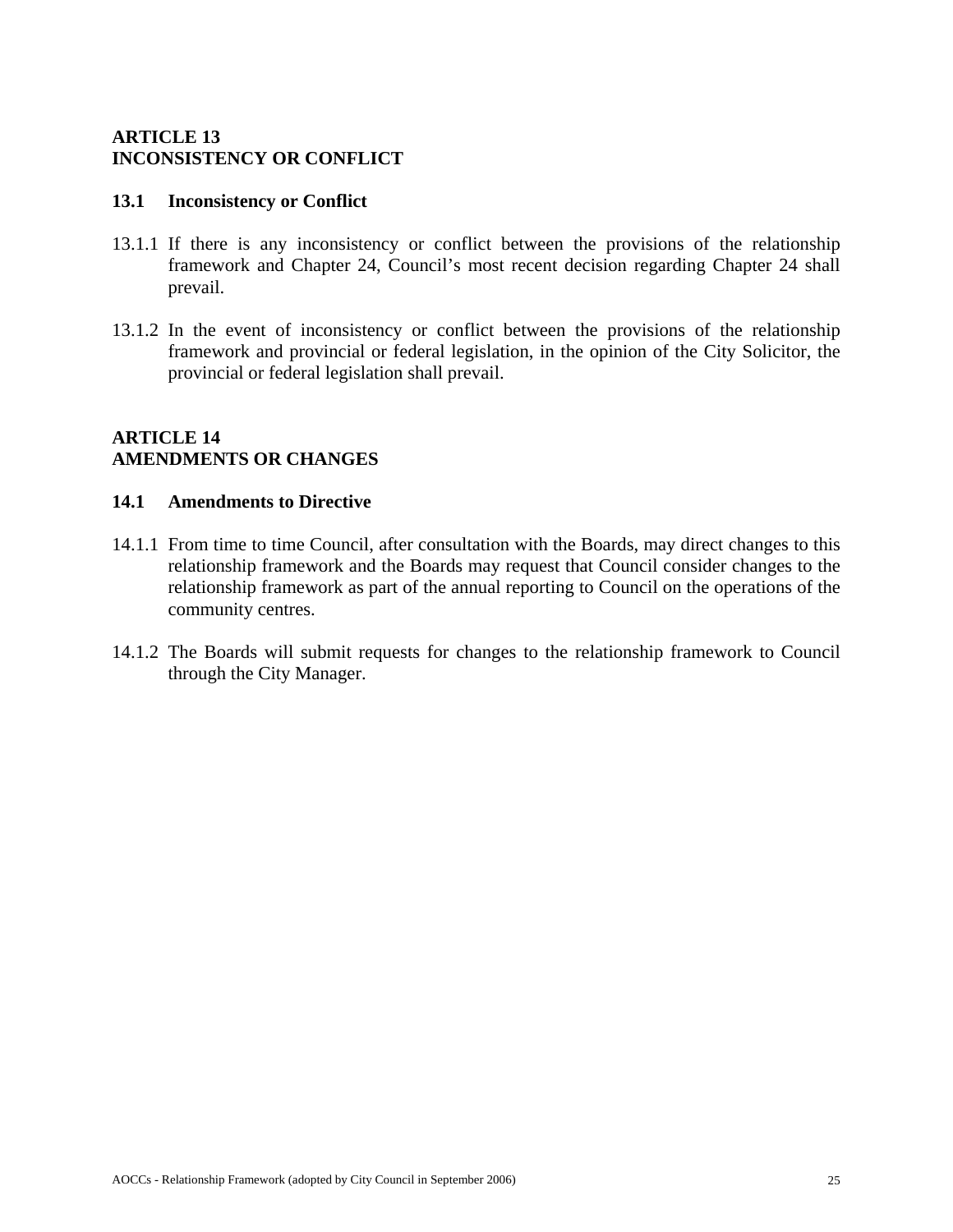## **The 519 Church Street Community Centre**

#### **Board of Management Structure**

The Board of Management for the 519 Church Street Community Centre shall be composed of twelve members: eleven persons who are appointed by Council and the member of Council for Ward 27.

#### **Support Provided through Facilities and Real Estate**

The Facilities and Real Estate division is responsible for providing the following support to the Board of Management regarding the building and lands located at 519 Church Street:

 Capital maintenance over \$50,000. Capital maintenance includes building repairs that cost \$50,000 or more and have a lasting benefit of at least ten years.

The responsibility and cost share for capital enhancements and improvements to the facility are determined on a case by case basis. Capital enhancements and improvements include changes to the facility that alter or improve the quality of space such as building renovations or building additions.

The Board of Management is responsible for the following areas regarding the building and lands located at 519 Church Street:

- Building operations;
- Building maintenance under \$50,000 which includes all repairs to buildings that cost less than \$50,000 and do not qualify as capital maintenance.
- Maintenance of heating, ventilation and air conditioning system (HVAC);
- Snow removal;
- Security;
- Utilities; and
- Custodial services.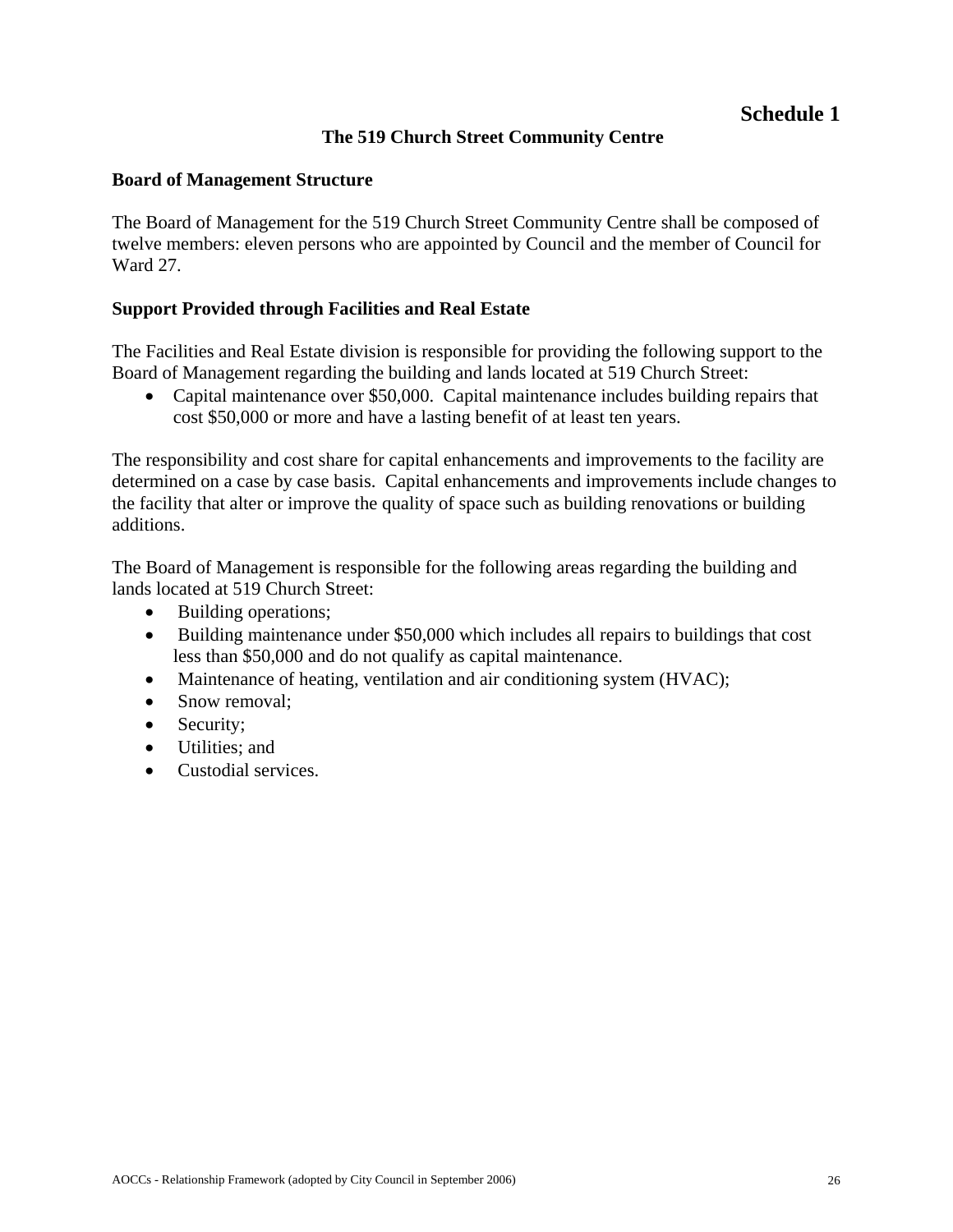# **Schedule 2 Applegrove Community Complex**

#### **Board of Management Structure**

The Board of Management for the Applegrove Community Complex shall be composed of eleven members: ten persons who are appointed by Council, but one member may be nominated for consideration for appointment by the Toronto District School Board, and the member of Council for Ward 32.

#### **Support Provided through Facilities and Real Estate**

The Facilities and Real Estate division is not responsible for providing support to the building and lands located at 56 Woodfield Road as the premises are leased by the City from the Toronto District School Board.

The responsibilities and obligations of the Toronto District School Board regarding the building and lands located at 56 Woodfield Road are detailed in the lease agreement dated January 3, 1983 and as amended from time to time.

The Board is responsible for paying all expenses related to the lease agreement between the City and the Toronto District School Board. Lease costs include the provision of maintenance, utilities, and care taking provided by the Toronto District School Board.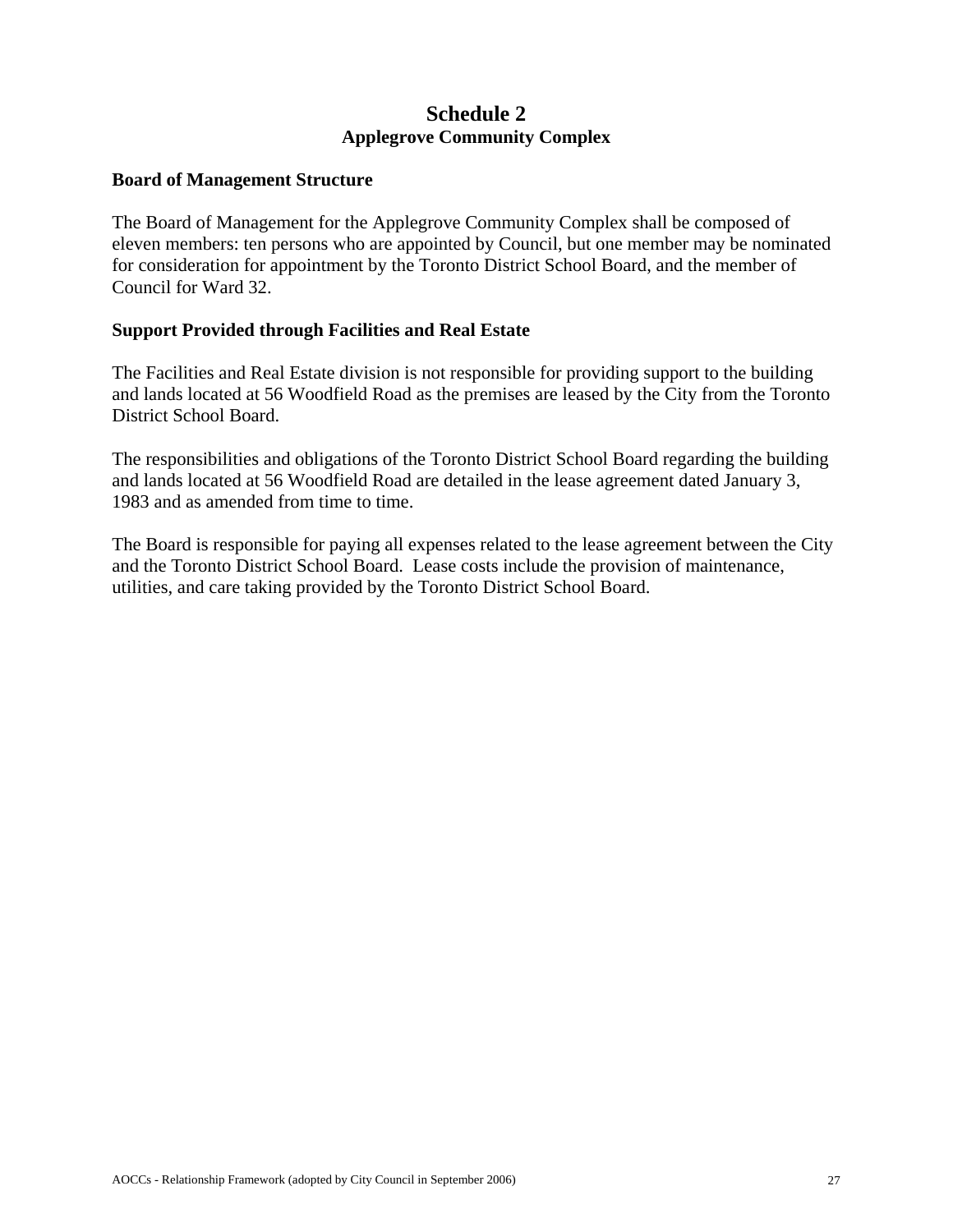# **Schedule 3 Cecil Street Community Centre**

## **Board of Management Structure**

The Board of Management for the Cecil Street Community Centre shall be composed of twelve members: eleven persons who are appointed by Council and the member of Council for Ward 20.

## **Support Provided through Facilities and Real Estate**

The Facilities and Real Estate division is responsible for providing the following support to the Board of Management regarding the building and lands located at 58 Cecil Street:

• Capital maintenance over \$50,000. Capital maintenance includes building repairs that cost \$50,000 or more and have a lasting benefit of at least ten years.

The responsibility and cost share for capital enhancements and improvements to the facility are determined on a case by case basis. Capital enhancements and improvements include changes to the facility that alter or improve the quality of space such as building renovations or building additions.

The Board is responsible for the following areas regarding the building and lands located at 58 Cecil Street:

- Building operations;
- Building maintenance under \$50,000 which includes all repairs to buildings that cost less than \$50,000 and do not qualify as capital maintenance.
- Maintenance of heating, ventilation and air conditioning system (HVAC);
- Snow removal:
- Security:
- Utilities: and
- Custodial services.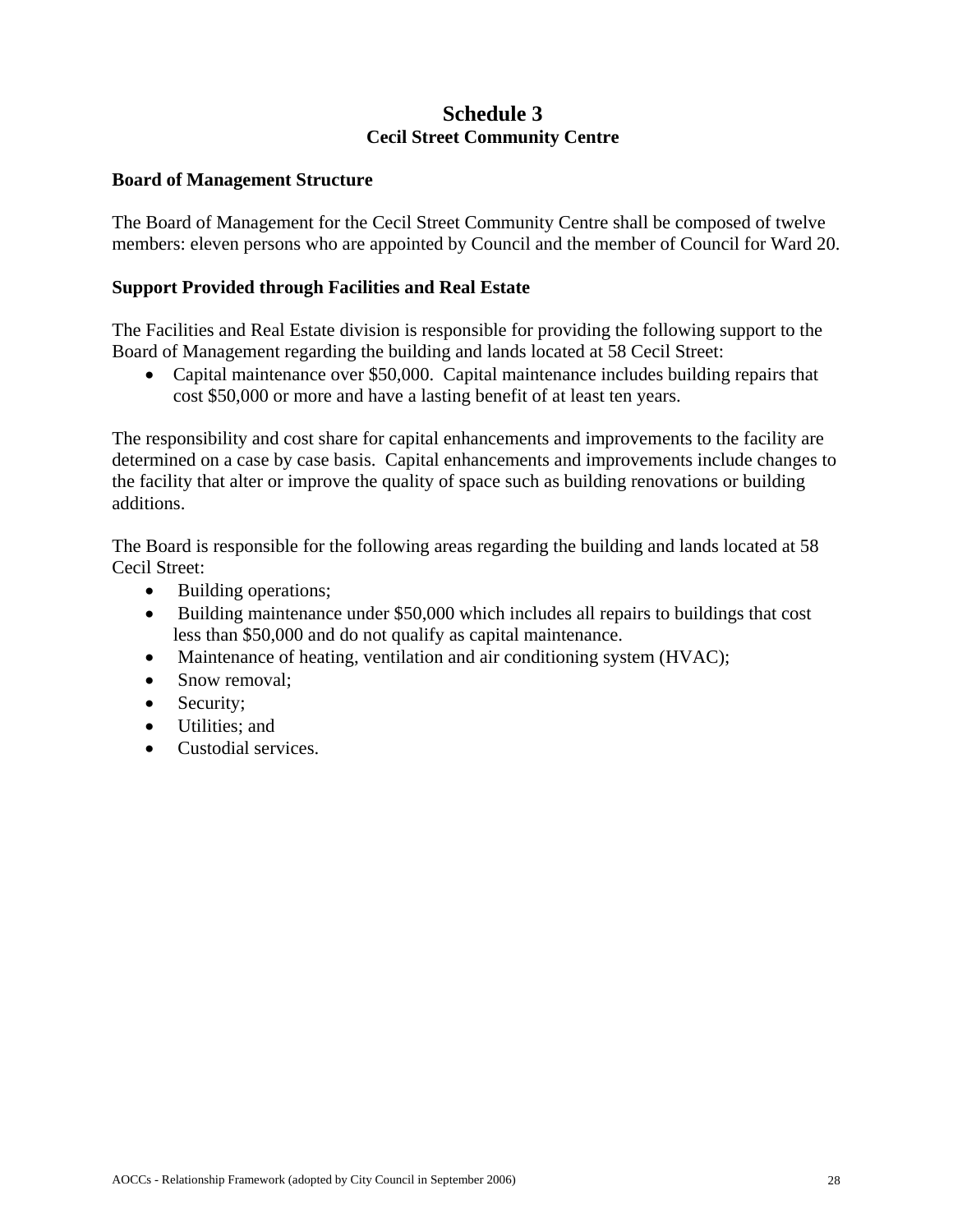# **Schedule 4 Central Eglinton Community Centre**

#### **Board of Management Structure**

The Board of Management for the Central Eglinton Community Centre shall be composed of eight members: seven persons who are appointed by Council and the member of Council for Ward 22.

#### **Support Provided through Facilities and Real Estate**

The Facilities and Real Estate division is not responsible for providing support to the building and lands located at 160 Eglinton Avenue East as the premises are leased by the City from TCC Corp. Facilities and Real Estate is responsible for paying all expenses related to the lease agreement between the City and TCC Corp.

As per the lease agreement dated August  $20<sup>th</sup>$ , 1992, and lease amending agreements dated August 18, 1999 and December 1, 2002, TCC Corp. (the landlord) is responsible for the following areas regarding the building and lands located at 160 Eglinton Avenue East:

- Building maintenance;
- Maintenance of heating, ventilation and air conditioning system (HVAC);
- Snow removal:
- Custodial services; and
- Capital repair and replacement.

As per the lease agreement dated August  $20<sup>th</sup>$ , 1992, and lease amending agreements dated August 18, 1999 and December 1, 2002, the Board (the tenant) is responsible for the following areas regarding the building and lands located at 160 Eglinton Avenue East:

- Building operations; and
- Capital improvements and enhancements.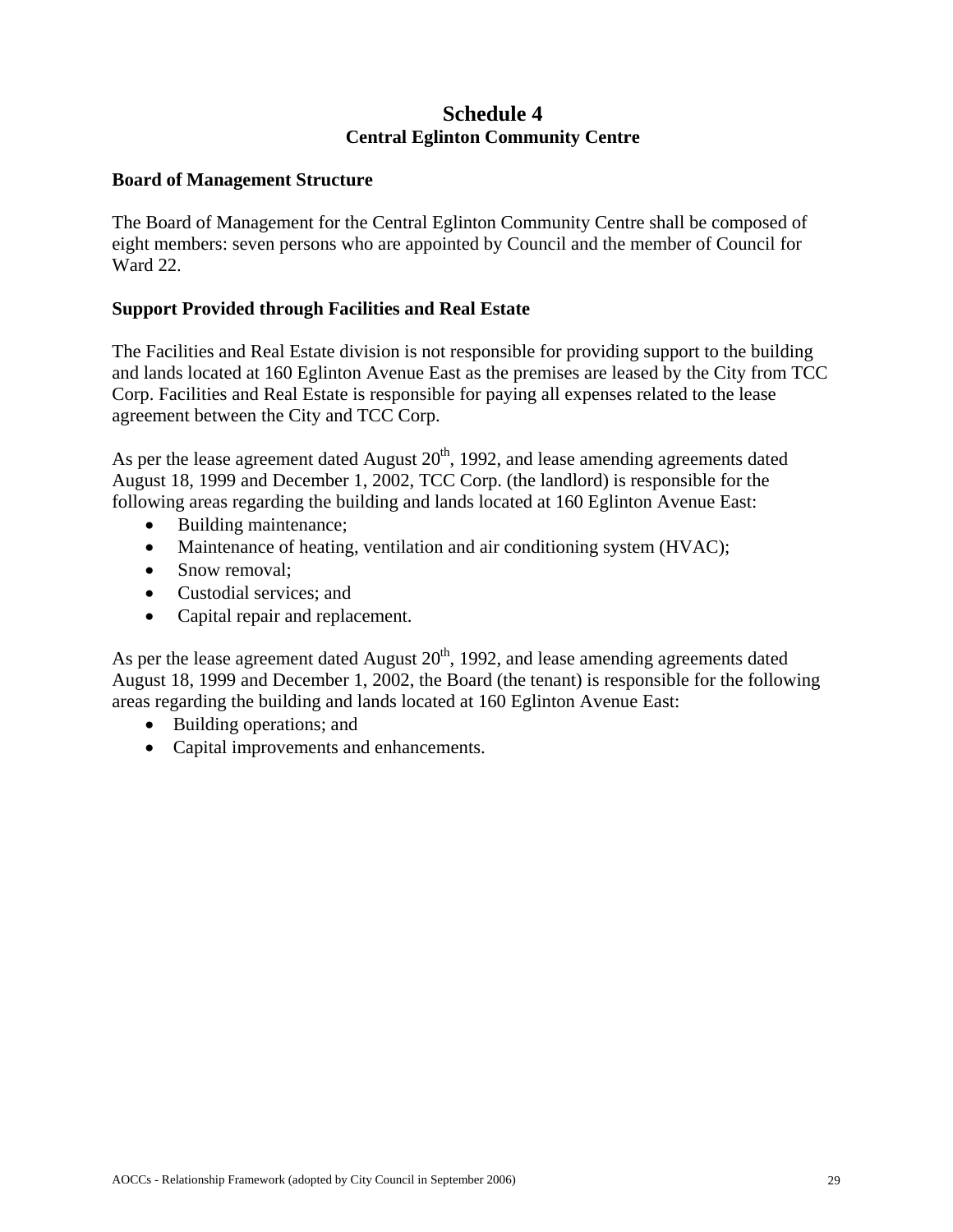# **Schedule 5 Community Centre 55**

#### **Board of Management Structure**

The Board of Management for Community Centre 55 shall be composed of seven members: six persons who are appointed by Council and the member of Council for Ward 32.

## **Support Provided through Facilities and Real Estate**

The Facilities and Real Estate division is responsible for providing the following support to the Board of Management regarding the building and lands located at 97 Main Street:

• Capital maintenance over \$50,000. Capital maintenance includes building repairs that cost \$50,000 or more and have a lasting benefit of at least ten years.

The responsibility and cost share for capital enhancements and improvements to the facility are determined on a case by case basis. Capital enhancements and improvements include changes to the facility that alter or improve the quality of space such as building renovations or building additions.

The Board is responsible for the following areas regarding the building and lands located at 97 Main Street:

- Building operations;
- Building maintenance under \$50,000 which includes all repairs to buildings that cost less than \$50,000 and do not qualify as capital maintenance.
- Maintenance of heating, ventilation and air conditioning system (HVAC);
- Snow removal:
- Security:
- Utilities: and
- Custodial services.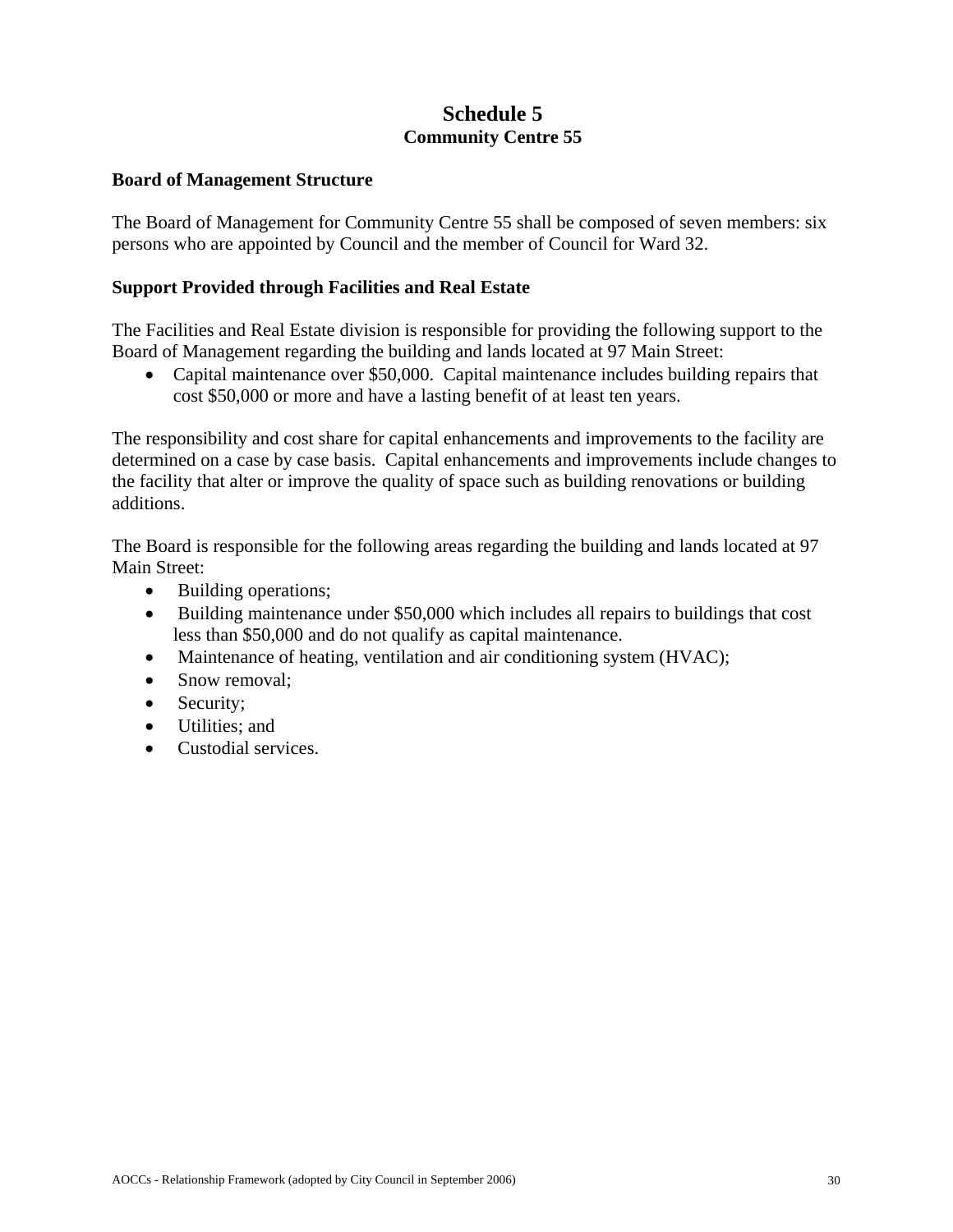# **Schedule 6 Eastview Neighbourhood Community Centre**

## **Board of Management Structure**

The Board of Management for Eastview Community Centre shall be composed of twelve members: eleven persons who are appointed by Council and one member of Council for ward 30.

It is the Board's current practice to invite a youth representative, elected by the youth membership to attend and participate in board meetings, subject to any legal limitations, in a manner similar to a 'non-voting' member of a board.

## **Support Provided through Facilities and Real Estate**

Despite 7.2.1, and 7.2.2 of the relationship framework, the Facilities and Real Estate division is responsible for providing the following support to the Board regarding the building and lands located at 86 Blake Street:

- Building maintenance under \$50,000. Building maintenance includes repairs to buildings that cost less than \$50,000 and do not qualify as capital maintenance;
- Maintenance of heating, ventilation and air conditioning systems (HVAC);
- Snow removal:
- Utilities:
- Custodial services; and
- Capital maintenance over \$50,000. Capital maintenance includes building repairs that cost \$50,000 or more and have a lasting benefit of at least ten years.

The responsibility and cost share for capital enhancements and improvements to the facility are determined on a case by case basis. Capital enhancements and improvements include changes to the facility that alter or improve the quality of space such as building renovations or building additions.

The Board is responsible for the following areas regarding the building and lands located at 86 Blake Street:

- Building operations; and
- Security.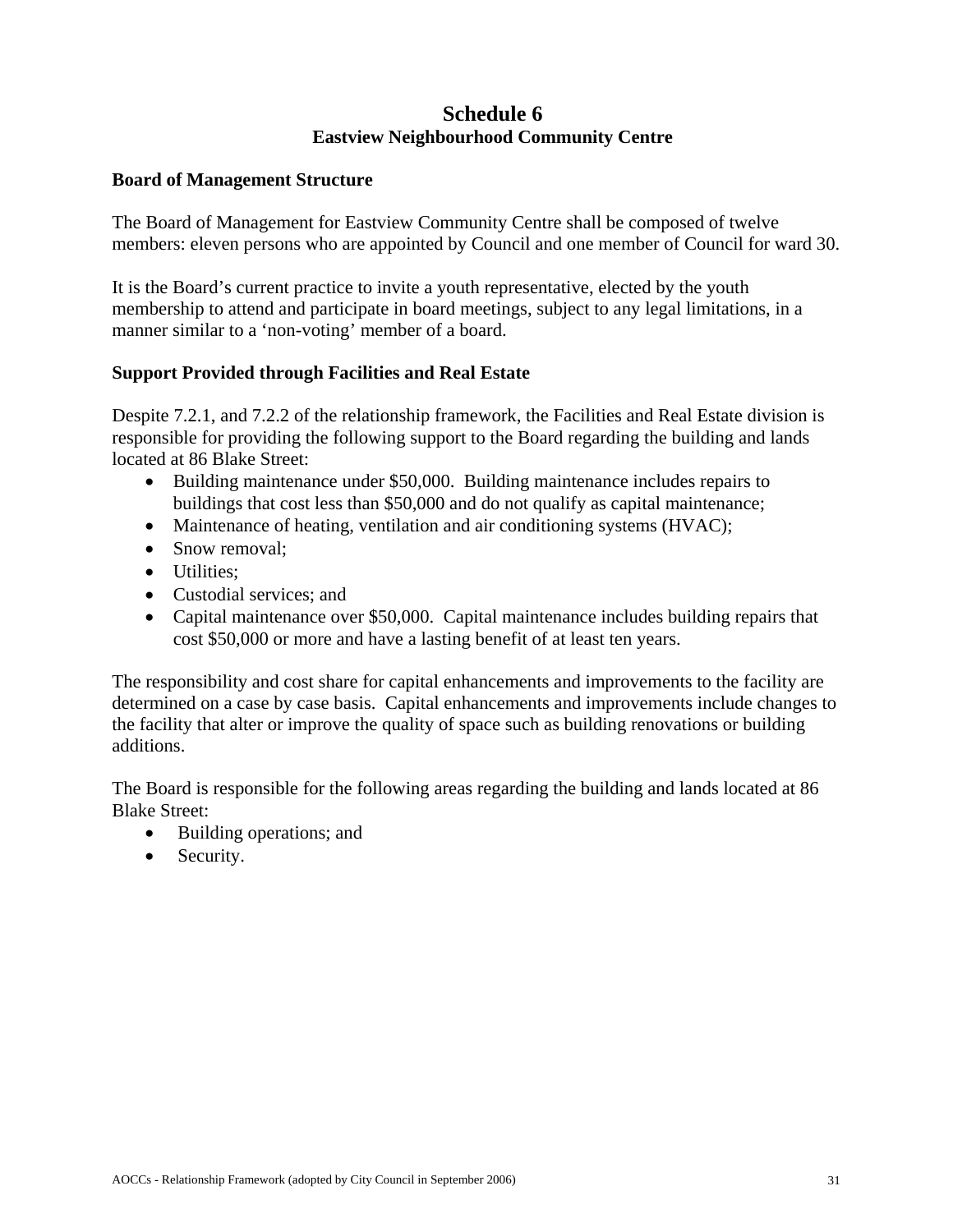# **Schedule 7 Harbourfront Community Centre**

#### **Board of Management Structure**

The Board of Management for Harbourfront Community Centre shall be composed of nine members: eight persons who are appointed by Council and the member of Council for Ward 20.

## **Support Provided through Facilities and Real Estate**

Despite 7.2.1 and 7.2.2 of the relationship framework, the Facilities and Real Estate division is responsible for providing the following support to the Board regarding the building and lands located at 627 Queens Quay West:

- Building maintenance under \$50,000. Building maintenance includes repairs to buildings that cost less than \$50,000 and do not qualify as capital maintenance;
- Maintenance of heating, ventilation and air conditioning systems (HVAC);
- Snow removal;
- Security;
- Utilities; and
- Capital maintenance over \$50,000. Capital maintenance includes building repairs that cost \$50,000 or more and have a lasting benefit of at least ten years;

The responsibility and cost share for capital enhancements and improvements to the facility are determined on a case by case basis. Capital enhancements and improvements include changes to the facility that alter or improve the quality of space such as building renovations or building additions.

The Board is responsible for the following areas regarding the building and lands located at 627 Queens Quay West:

- Building operations; and
- Custodial services.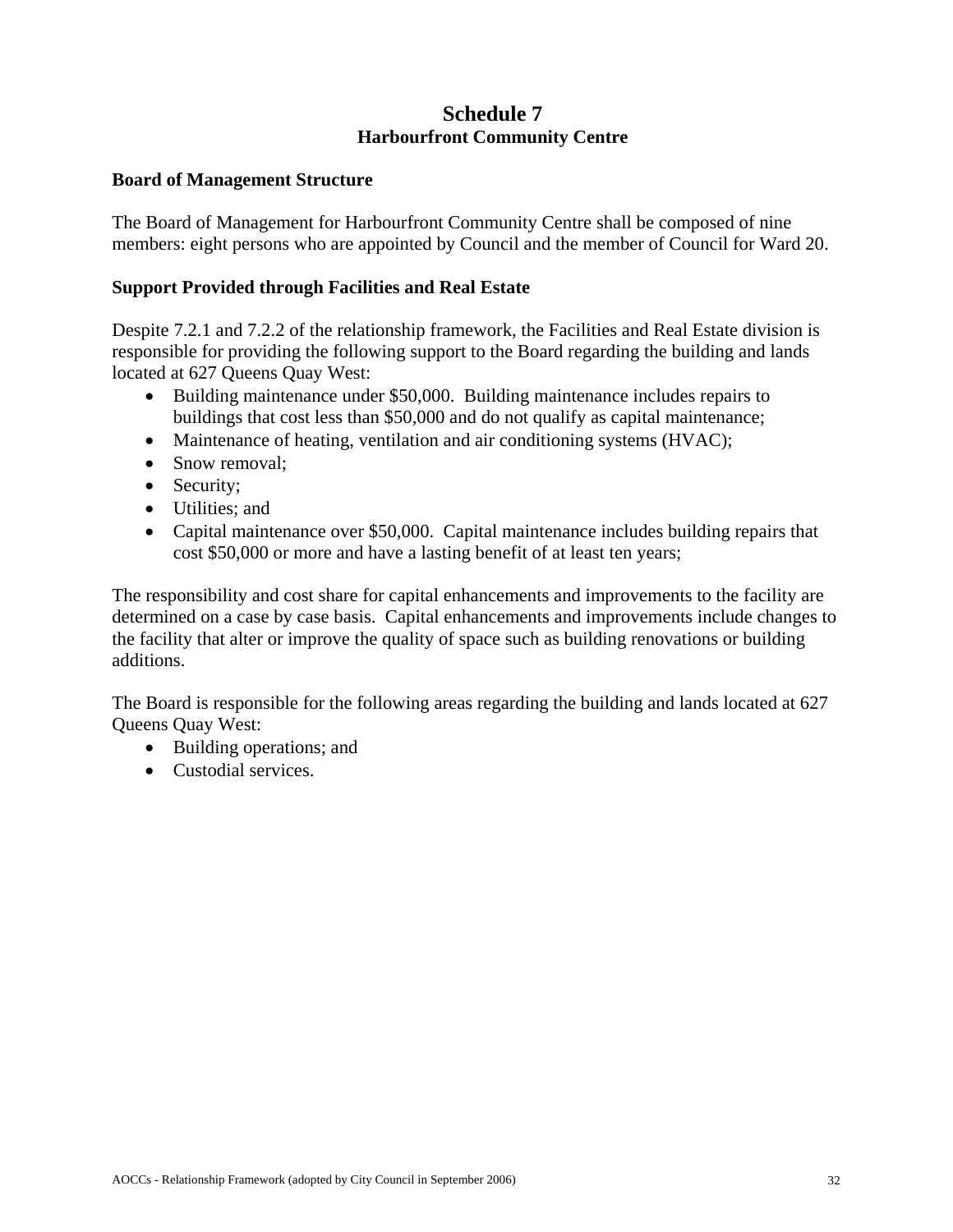# **Schedule 8 Ralph Thornton Community Centre**

#### **Board of Management Structure**

The Board of Management for Ralph Thornton Community Centre shall be composed of thirteen members: twelve persons who are appointed by Council and the member of Council for Ward 30.

## **Support Provided through Facilities and Real Estate**

The Facilities and Real Estate division is responsible for providing the following support to the Board regarding the building and lands located at 765 Queen Street East:

 Capital maintenance over \$50,000. Capital maintenance includes building repairs that cost \$50,000 or more and have a lasting benefit of at least ten years.

The responsibility and cost share for capital enhancements and improvements to the facility are determined on a case by case basis. Capital enhancements and improvements include changes to the facility that alter or improve the quality of space such as building renovations or building additions.

The Board is responsible for the following areas regarding the building and lands located at 765 Queen Street East:

- Building operations;
- Building maintenance under \$50,000. Building maintenance includes all repairs to buildings that cost less than \$50,000 and do not qualify as capital maintenance;
- Maintenance of heating, ventilation, and air conditioning system (HVAC);
- Snow removal;
- Security;
- Utilities; and
- Custodial services.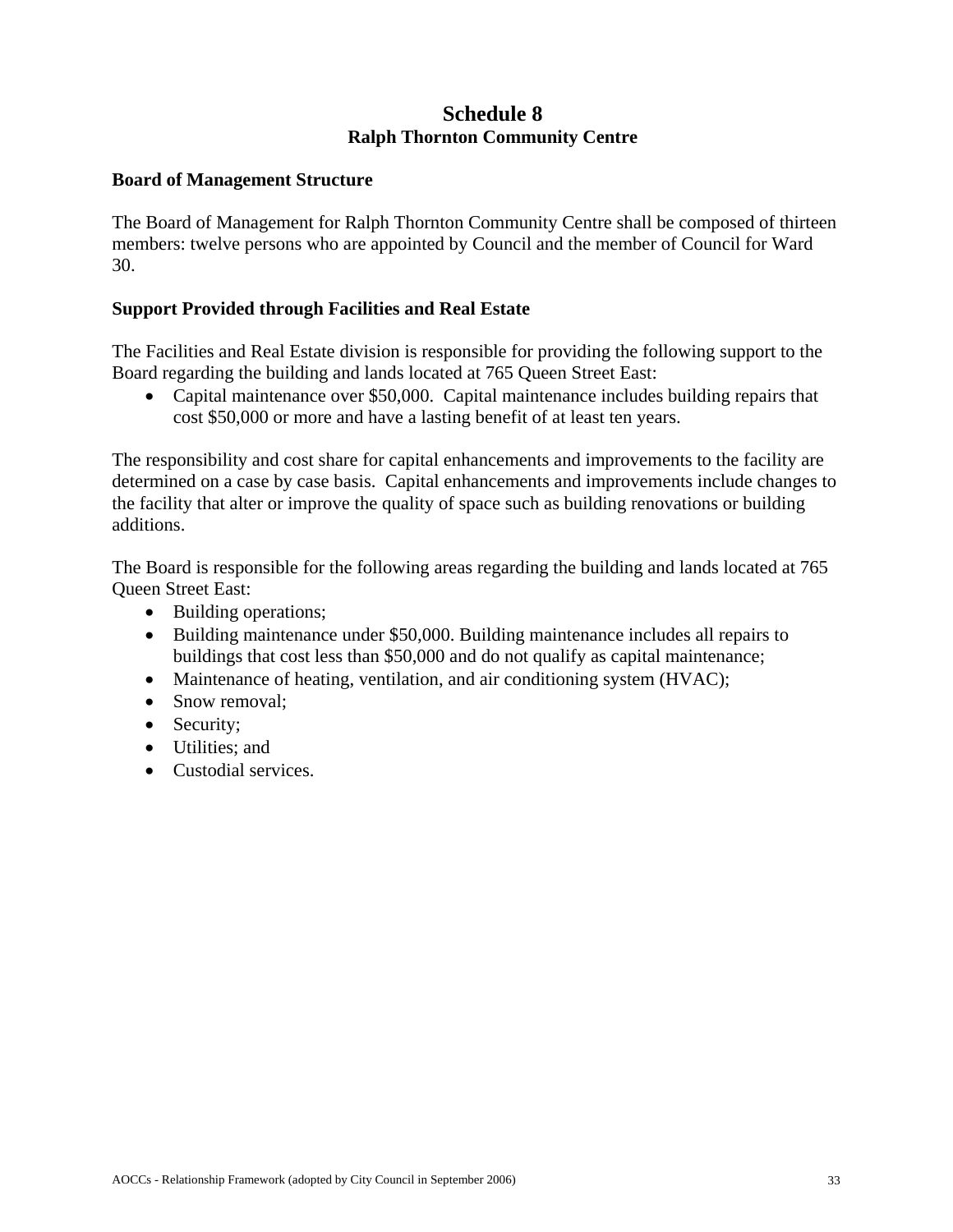# **Schedule 9 Scadding Court Community Centre**

#### **Board of Management Structure**

The Board of Management for Scadding Court Community Centre shall be composed of fourteen members. Thirteen persons who are appointed by Council, one of which may be nominated for consideration by the Toronto District School Board, and the member of Council for ward 20.

## **Support Provided through Facilities and Real Estate**

Despite 7.2.1 and 7.2.2 of the relationship framework, the Facilities and Real Estate division is responsible for providing the following support to the Board regarding the building and lands located at 707 Dundas Street West:

- Building maintenance under \$50,000. Building maintenance includes all repairs to buildings that cost less than \$50,000 and do not qualify as capital maintenance;
- Maintenance of heating, ventilation, and air conditioning system (HVAC);
- Snow removal:
- Utilities:
- Custodial services; and
- Capital maintenance over \$50,000. Capital maintenance includes building repairs that cost \$50,000 or more and have a lasting benefit of at least ten years.

The responsibility and cost share for capital enhancements and improvements to the facility are determined on a case by case basis. Capital enhancements and improvements include changes to the facility that alter or improve the quality of space such as building renovations or building additions.

The Board is responsible for the following areas regarding the building and lands located at 707 Dundas Street West:

- Building operations; and
- Security.